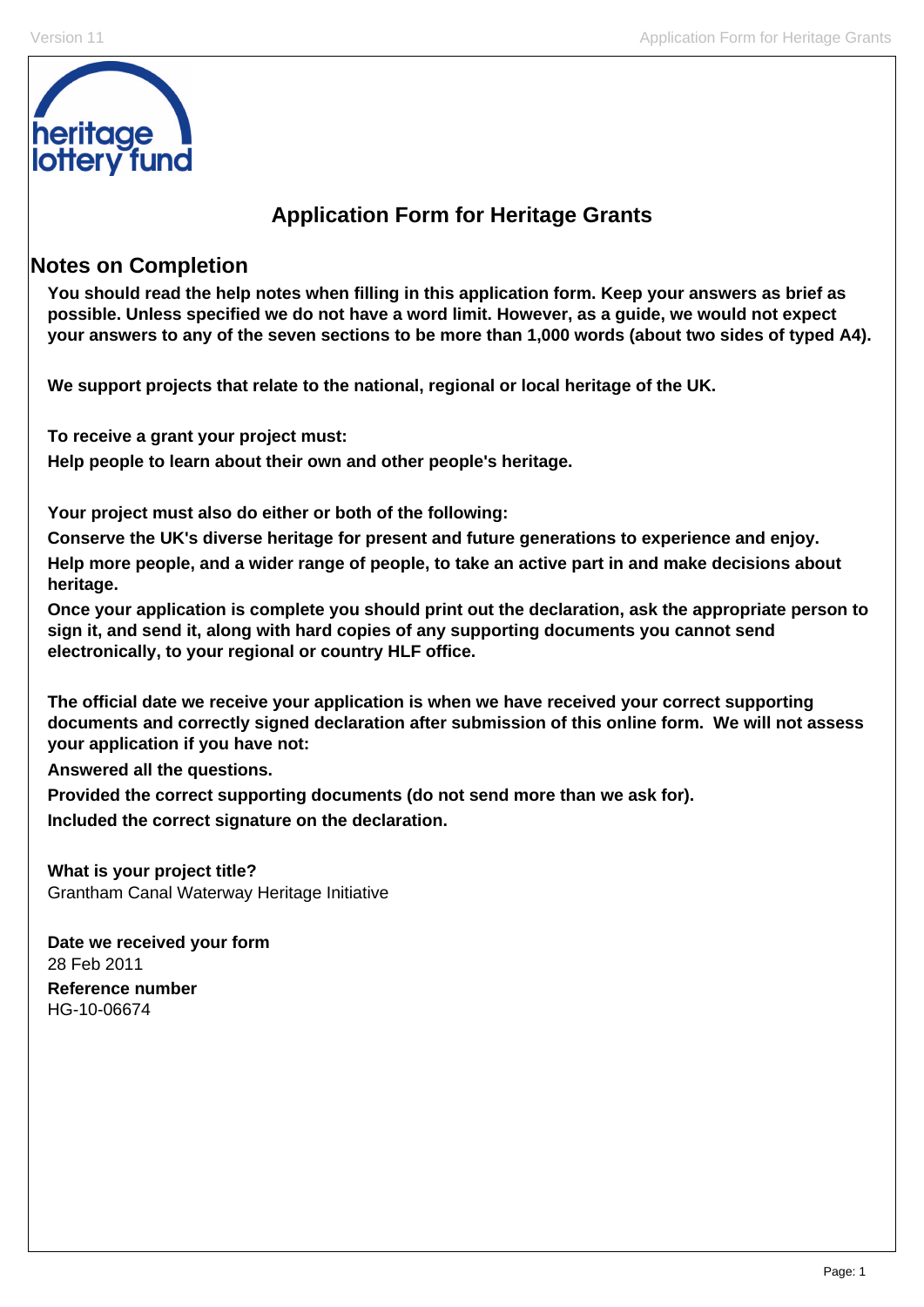## **Section One - Your Organisation Your Organisation**

| 1a Name of your<br>organisation | <b>Grantham Canal Partnership</b> |  |
|---------------------------------|-----------------------------------|--|
|                                 | Address of your organisation:     |  |
| Address line 1                  | c/o Brook House                   |  |
| <b>Address line 2</b>           | 12 Brooklands Avenue              |  |
| <b>Address line 3</b>           | Wirksworth                        |  |
| Town / city                     | Matlock                           |  |
| County                          | Derbyshire                        |  |
| <b>Postcode</b>                 | DE4 4AB                           |  |

**1b Is the address of your project the same as 1a?**  No

**If you are not able to give an address, give the full postcode of the nearest building and the name of the site or place.** 

|                       | Address of your project:      |
|-----------------------|-------------------------------|
| <b>Address line 1</b> | Woolsthorpe canal wharf       |
| <b>Address line 2</b> | <b>Woolsthorpe by Belvoir</b> |
| <b>Address line 3</b> |                               |
| Town / city           | Grantham                      |
| County                | Lincolnshire                  |
| <b>Postcode</b>       | <b>NG32 1NY</b>               |
|                       |                               |

**Position Consultant Grantham Canal Regeneration Manager Is the main contact address the same as 1a?** 

| Daytime phone number (inc.<br>area code) - this should not a | 0791 2062064 |
|--------------------------------------------------------------|--------------|
| mobile number.                                               |              |
| Mobile number (optional)                                     | 07912062064  |

**Preferred contact number Mobile** 

**Email address** kevinmann@onetel.com

Organisation not in the public sector

Other (please specify)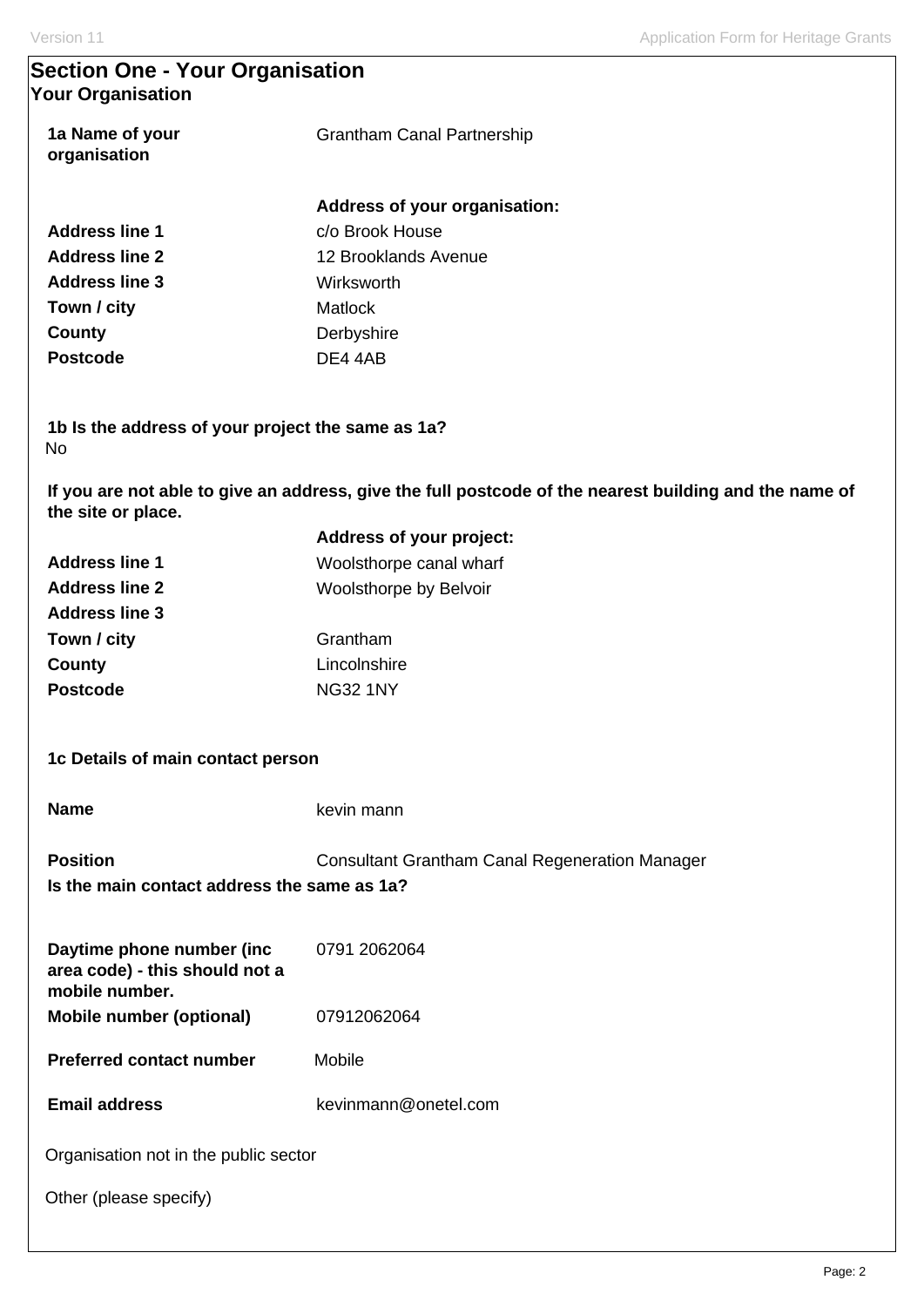**Please specify** The Grantham Canal Partnership is the unincorporated body established in 1997 to coordinate the efforts of the principal parties concerned with the future of the Grantham Canal.

**If your organisation is any of the following, please provide the details shown. Company - give registration number** 

**Registered charity in England, Wales or Scotland - give registration number** 

**Charity recognised by HM Revenue and Customs in Northern Ireland - give reference number**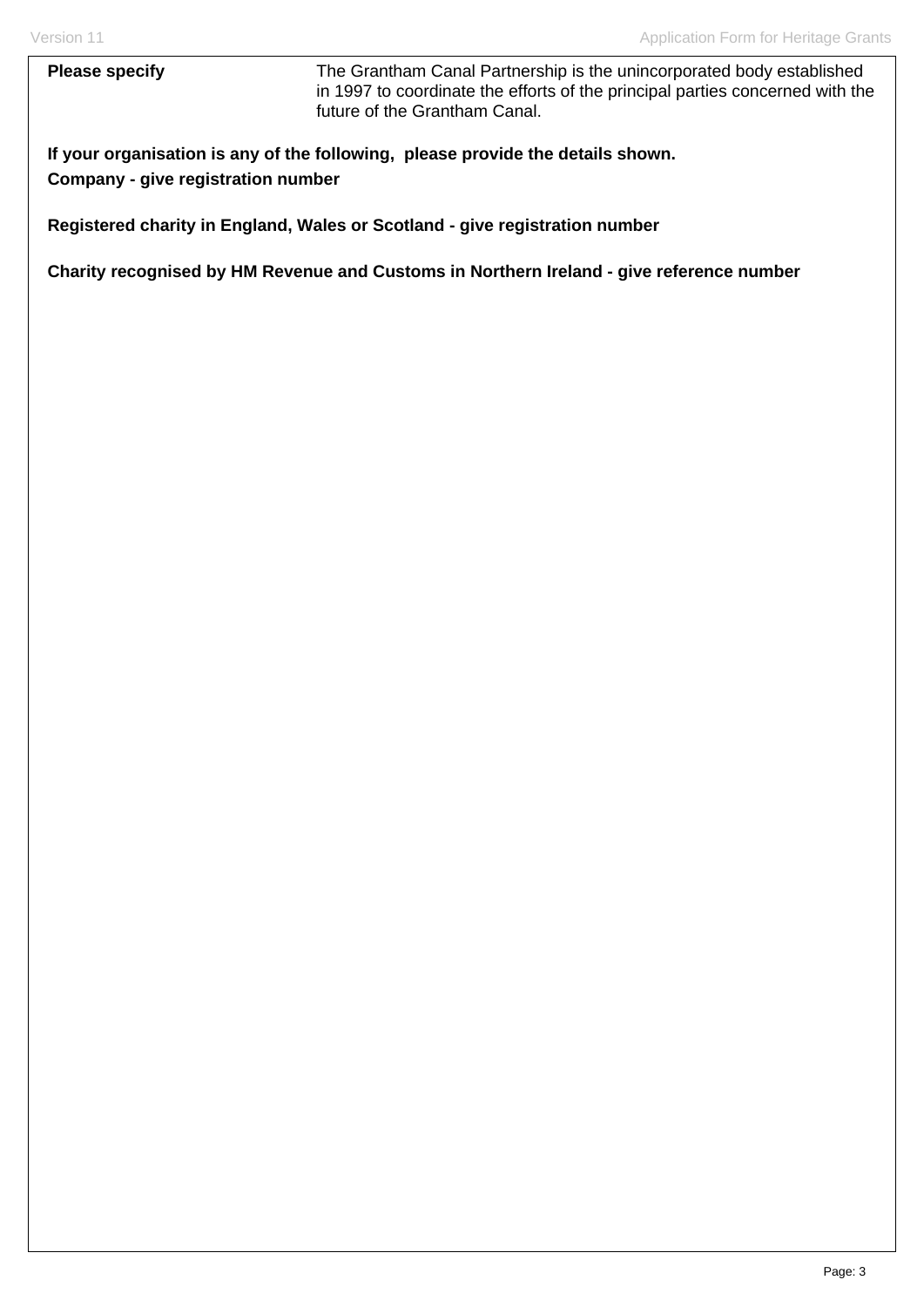#### **1e Describe your organisation's main purpose and regular activities.**

The purpose of the Partnership is to promote the sustainable restoration of the Grantham Canal to full navigable status, doing so in such a way as to conserve its character, the natural environment and enhance the communities along its 33-mile corridor.

The Partnership executive meets 4 times a year as a strategic organisation.

A key member of the Partnership is the Grantham Canal Society (GCS) which is a charitable trust, limited company and voluntary body. It meets on a monthly basis and co-ordinates a range of canal activities linked to maintenance and canal restoration.

In addition to regular physical volunteer working party activities a monthly newsletter is produced and a dedicated Grantham Canal website is maintained. Recently a volunteer canal ranger service has also been established.

#### **1f Describe the size and staff structure of your organisation.**

The Grantham Canal Partnership's (GCP) Executive includes membership from the following organisations: British Waterways – owners and the navigation authority

The six local authorities through which the canal flows:

Nottinghamshire County Council Rushcliffe Borough Council Leicestershire County Council Melton Borough Council Lincolnshire County Council South Kesteven District Council

Natural England Nottinghamshire Wildlife Trust

The two volunteer bodies:

The Inland Waterways Association The Grantham Canal Society

Other bodies e.g. the Leicestershire and Lincolnshire Wildlife Trusts and The Angling Trust are represented through sub- groups of the Partnership's Executive Board.

In addition the Partnership employs on a consultancy basis a Regeneration Manager and there are several part time volunteers.

| 1g Bank account details<br>Account name                          | <b>Grantham Canal Partnership</b> |
|------------------------------------------------------------------|-----------------------------------|
| Bank / building society name                                     | <b>Barclays Bank PLC</b>          |
| Address line 1<br><b>Address line 2</b><br><b>Address line 3</b> | Barclays Bank Plc                 |
| Town / city<br>County                                            | <b>LEICESTER</b>                  |
| <b>Postcode</b>                                                  | I F87 2BB                         |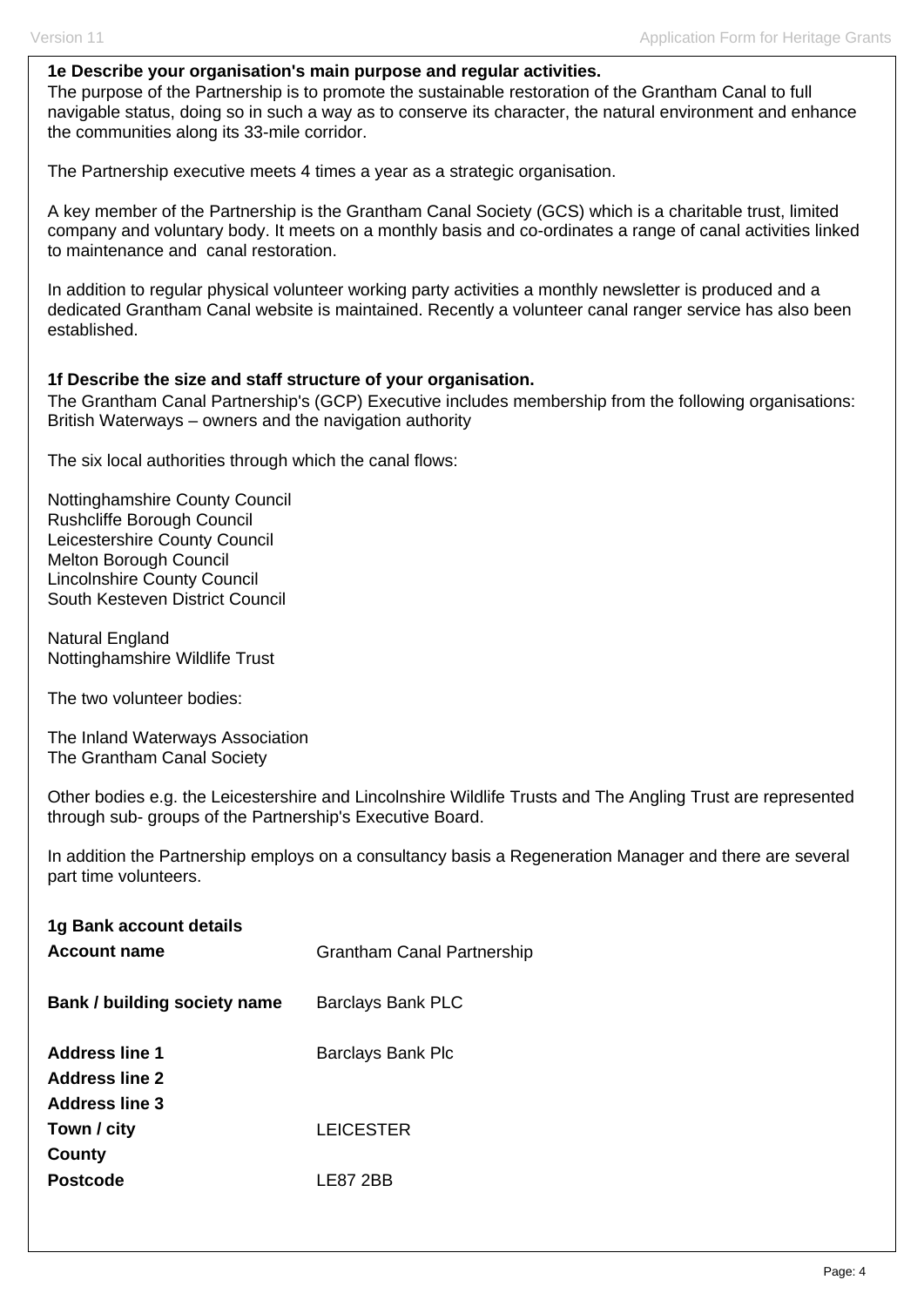| Sort code (please use the<br>format 11-11-11)                              | 20-63-25                                                                                            |  |  |  |
|----------------------------------------------------------------------------|-----------------------------------------------------------------------------------------------------|--|--|--|
| <b>Select option</b>                                                       | Account number only                                                                                 |  |  |  |
| <b>Account number</b>                                                      | 20414174                                                                                            |  |  |  |
| 1h Are you VAT registered?                                                 | No                                                                                                  |  |  |  |
| 1i Does your project involve buildings, land or heritage items?<br>Yes     |                                                                                                     |  |  |  |
|                                                                            | Referring to the ownership requirements in the Introduction, please answer the following questions. |  |  |  |
| the property or item?<br>No                                                | Does your organisation have, or are you planning to take out, a mortgage or other loans secured on  |  |  |  |
| No                                                                         | Does your organisation own the building, land or heritage items outright?                           |  |  |  |
| No                                                                         | Does your organisation have a leasehold on the building, land or items?                             |  |  |  |
| Who owns the building, land<br>or items?                                   | British Waterways who are a member of the Grantham Canal Partnership                                |  |  |  |
| Yes                                                                        | 1j Does your project involve the acquisition of a building, land or heritage items?                 |  |  |  |
| 1k Have you received advice from us before making your application?<br>Yes |                                                                                                     |  |  |  |
| Jeremy Fenn                                                                | Tell us the name of the person you have discussed your project with                                 |  |  |  |
|                                                                            |                                                                                                     |  |  |  |
|                                                                            |                                                                                                     |  |  |  |
|                                                                            |                                                                                                     |  |  |  |
|                                                                            |                                                                                                     |  |  |  |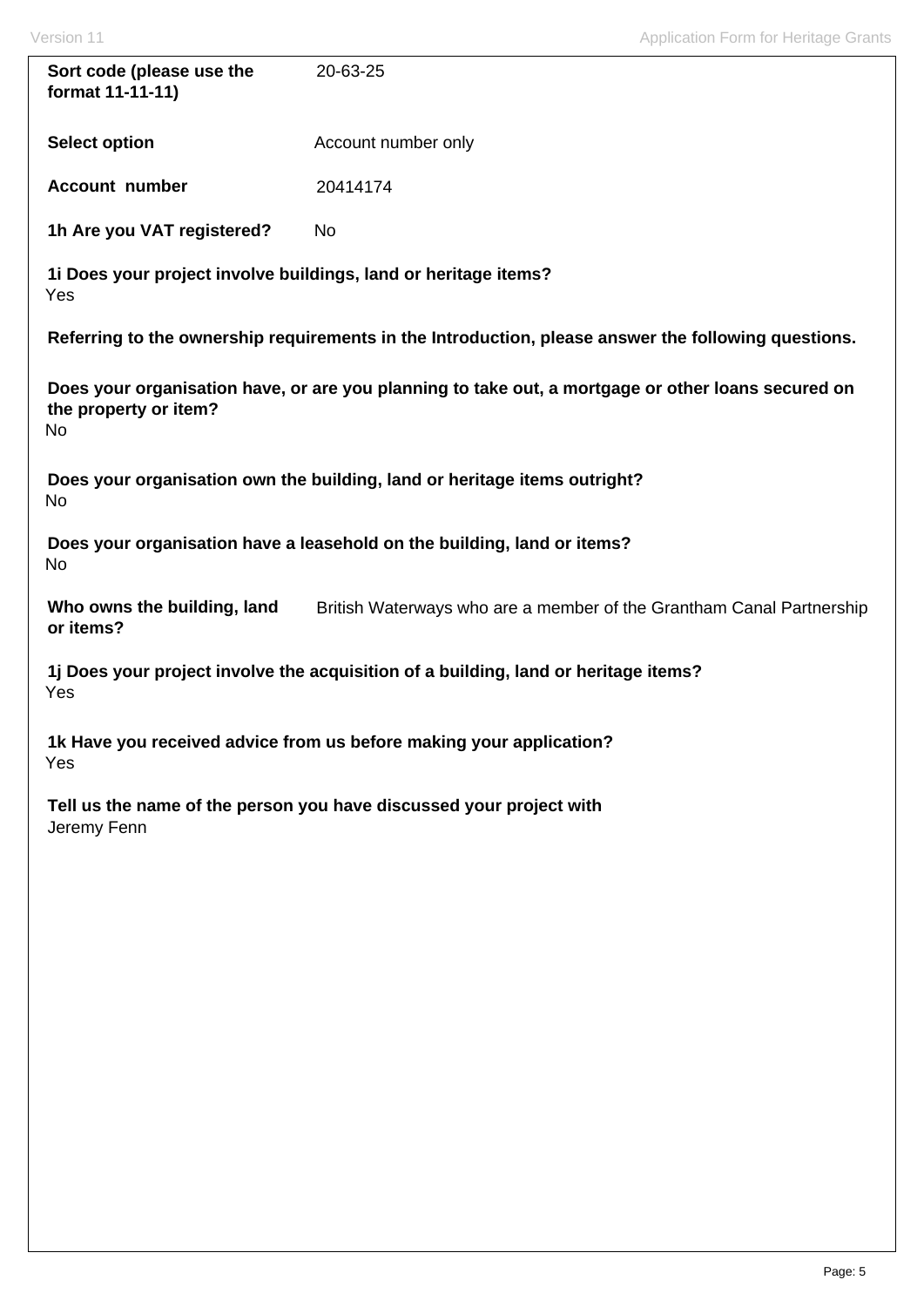## **Section Two - The Heritage**

#### **2a What is the heritage your project focuses upon?**

The project focuses on the 33-mile long, 200-year old Grantham Canal. The canal was surveyed and designed by William Jessop, opened in 1797 and is unique in that it primarily served a rural population, transporting agricultural products to Nottingham and coal, raw materials and night soil from Nottingham to fertilise the arable land. The canal closed as a navigation in 1929 and was legally abandoned in 1936. Since then, many of the canal's heritage assets have been lost, with bridges demolished, locks allowed to collapse, blocked by trunk road developments and lengths allowed to dry out. Despite all this it remains eminently restorable.

This project aims to address the decline in the canal over the years and will focus on the following:

#### PHYSICAL HERITAGE

#### **Conservation**

The project will restore two adjoining locks (locks 14 and 15) on the Woolsthorpe flight, focussing on the canal's heritage asset most at threat. These two locks are in particularly poor condition, with lock 14 having partially collapsed.

British Waterway's Heritage Advisor for the Midlands has confirmed that the unrestored locks on the Grantham Canal are unique and are the best example of William Jessop designed locks in the Midlands. The Grantham Canal closed to navigation in 1929 meaning that they missed 'lock improvements' which took place during the 20th Century. Closing in1929 has meant that many of their original features have remained intact. The two locks selected for restoration are particularly interesting with many of the lock's original components still intact, including stone edge copings, lock paddles and lock gate quoins.

Adjoining the now navigable length of canal between Woolsthorpe and the A1 (to the west of Grantham) the restoration of locks 14 and 15 will allow this navigable length of canal to be extended by a further 700 metres. Although the HLF project is limited to restoring locks 14 and 15 the project will provide the skills and the volunteer base to continue the work started and restore locks 12 and 13. This will effectively mean that the navigable length of canal will be extended to Muston Gorse Wharf and create the real possibility of extending navigation to just past Redmile, a distance of 5 miles, giving an overall navigable canal length between the A1 to the west of Grantham and Redmile of 9.5 miles. The GCS considers this length of canal relatively easy to reopen as between lock 12 and Redmile there are only two culverted bridges, one being a farm access bridge and the other an unclassified lane. The Ecological Impact Study 2006 undertaken by ECUS, gave the length of canal (between lock 12 and Redmile) a priority status for dredging to allow aquatic plant species to be translocated from the adjoining SSSI to the west of Redmile.

The skills learnt on lock restoration will not stop at locks 12 and 13 but will continue along the canal rescuing those locks most at risk. Excluding locks 14 and 15 there are 11 further locks which are in a derelict state and could be underthreat of collapse and infilling.

Although the restoration of locks 14 and 15 appears as a relatively small achievement, we believe that their restoration will have a huge 'ripple effect' generating confidence, the necessary skills and additional volunteer capacity to make a real difference to halting the decline of the fabric of the canal, inspiring further restoration and ensuring its sustainability for future generations.

### NON PHYSICAL HERITAGE

#### Heritage Awareness

Despite lengths of the canal recording over 50,000 visitors per year and recorded visitor numbers increasing by 35% since 2005, there is virtually no canalside interpretation. Starting with workshops with members of the local communities, the project will address this shortfall with the production of new bespoke interpretation panels. These panels will illustrate the changes that have taken place based on memories and photographic records and the value of the remaining heritage. It is hoped that a better appreciation and understanding of the canal's heritage will ensure its future protection.

In addition to the interpretation panels we propose new signage to replace the derelict 30 year old signs.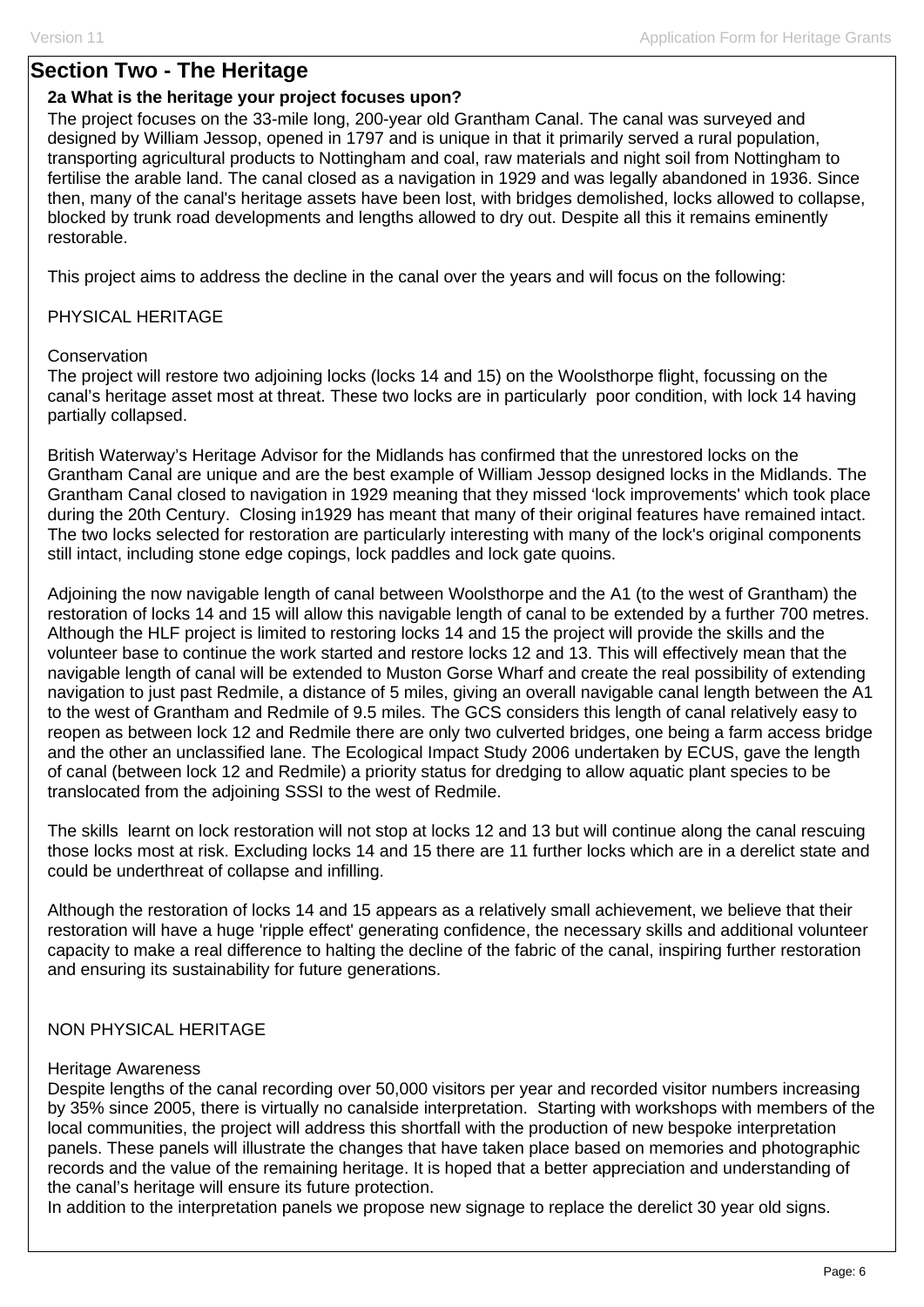#### Developing links with local communities:

For nearly 150 years the canal was the focus of activity within the fourteen villages and hamlets that it meanders through. The link between these villages and the canal is beginning to be lost. This project aims to galvanise interest in a valuable heritage asset and rekindle a sense of community pride and ownership.

#### Developing links with the wider community

We intend to attract visitors and volunteers from the wider unrepresented communities. A Marketing and Promotions Plan will be produced with the specific aim of attracting volunteers from the diverse communities found in the canal's closest cities such as Nottingham and Leicester. To cultivate this interest two Heritage Festivals will be held, one at Cotgrave Country Park which is readily accessible by public transport from Nottingham and the other at Woolsthorpe where the lock restoration is taking place. The Cotgrave Festival will be based around the interpretation research undertaken and the Woolsthorpe Festival will focus on volunteer heritage skill training on the two locks.

#### Natural Heritage

The canal has a 5 mile length of SSSI and almost half its length (15 miles) has been given a SINC (Site of Importance to Nature Conservation) designation. The Grantham Canal Partnership is dedicated to protecting the canal's wildlife heritage and assisting in communitie's understanding and appreciation of its natural heritage. This emphasis is promoted by Natural England who are members of the Partnership and will assist in this objective. There are periodic concerns from some user groups as to why certain vegetation types are retained i.e. reed beds are seen as a problem for some anglers and canoeists. A clearer understanding of the issues and the promotion of a balanced management is essential if we are to retain the canal's wildlife and also meaningful recreational use. Workshops will target specialist groups to promote an understanding of the issues. Within the SSSI, bespoke interpretation panels will be produced and installed to cover the canal's natural heritage.

### **2b Why is your heritage important and who is it important to?**

### WHY IS OUR HERITAGE IMPORTANT?

We believe that our canal is special. The Grantham Canal is now well over 200 years old, it is a significant heritage asset, a wildlife and conservation resource and it provides a recreational facility which includes walking, cycling, canoeing and now, on a limited length, canal boating. Most importantly, it serves not just local communities but users from across the East Midlands. In addition, it is a long distance link, extending over 33 miles, crossing three counties and providing a corridor for wildlife, through a largely intensively farmed arable landscape.

Although it seems in a reasonable condition, it is under a range of threats, with both its built heritage and its natural heritage struggling to stay in a 'steady state'. Overall it is declining as a resource. The Grantham Canal Partnership is dedicated to preventing the canal's decline and preserving it for the benefit of local communities, for communities from further afield and for generations to come.

Although the route of the canal is still largely intact, substantial changes have taken place over the past forty years, which are demonstrated by photographic records. It is important that local and wider communities are made aware of these changes, through a greater understanding and awareness, ensure that it doesn't deteriorate further.

From a built heritage perspective, the canal doesn't enjoy a blanket 'conservation area' designation, although there are several local areas with this status i.e. Hickling Basin. There are however 21 listed structures and items, these include 4 bridges / aqueducts, 3 canalside buildings and 14 mileposts. Although these individual items are protected, it's the overall value of the canal's heritage experience which is special and is gradually being eroded.

Especially under threat are the structures which give canals their unique character - locks. Although the Grantham Canal's locks aren't listed, British Waterway's Heritage Advisor for the Midlands believes they could be. Comparing them with other canal locks, this certainly is the case.

Other important aspects of the canal are its natural environment / biodiversity and landscape. Almost half the length of the canal (15 miles) is either SSSI or SINC designated. At Muston, the canal adjoins a National Nature Reserve. The majority of the canal passes through large scale intensive arable farmland, it provides a valuable interlinked largely water based wildlife and natural landscape reservoir which with climate change is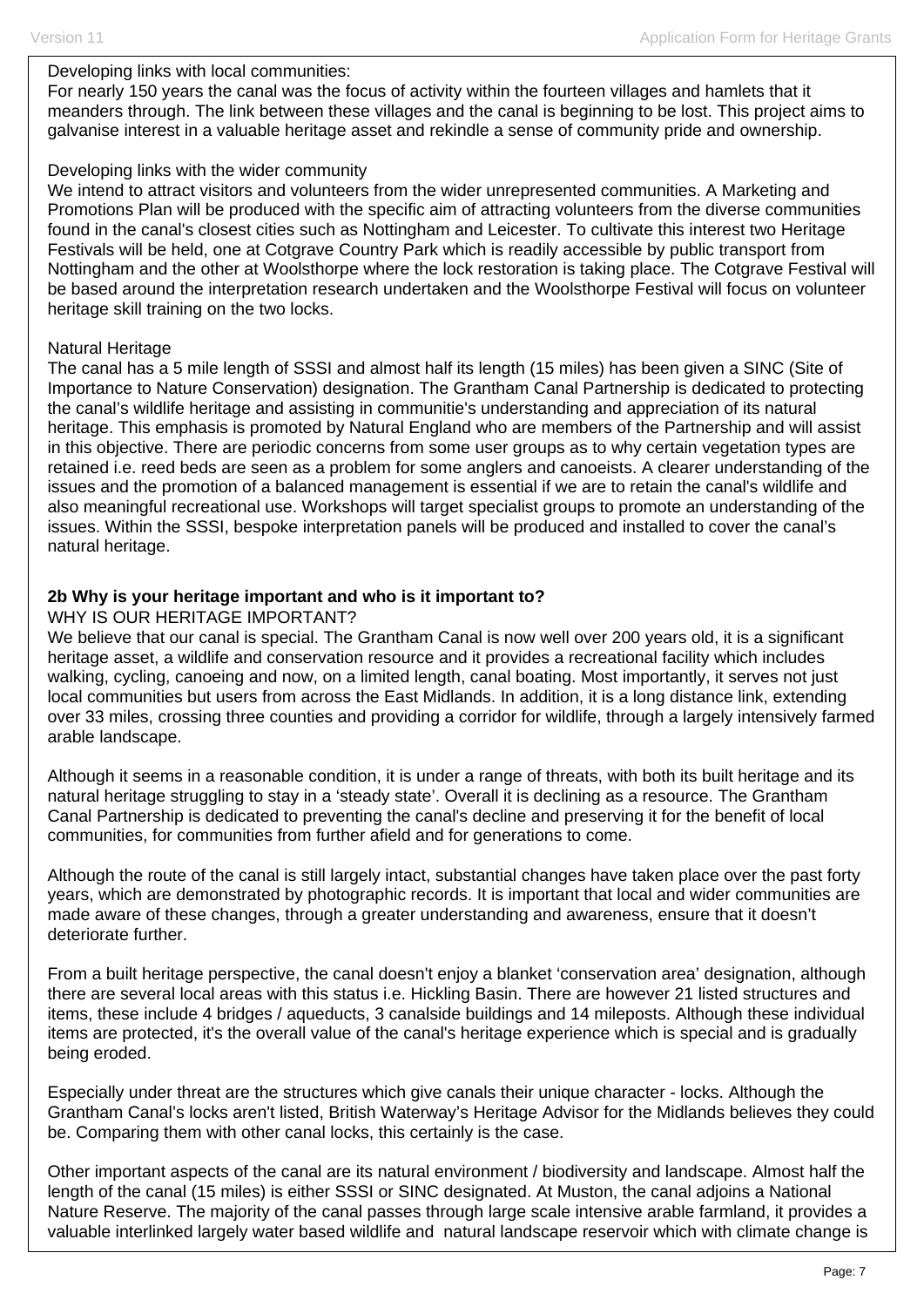now even more valuable and needs protecting and maintaining. Worryingly, a dry 4.5 mile length of canal between the A46 and Owthorpe is extending.

An Ecological Impact Study undertaken in 2006 by Sheffield University's Environmental Consultancy Unit demonstrated that retaining the canal in water and offering a range of habitats, was the preferred solution if the canal was to remain an important habitat. A range of scenarios was considered, from restoring the canal to its original 1797 wide beam cut, to maintaining its current management. Managed restoration was recommended as the preferred long term option. Protecting and restoring the canal is crucial if the canal is to remain a valuable wildlife habitat and much needed natural resource within the East Midlands, a region relatively lacking in wildlife habitats.

#### WHO IS OUR HERITAGE IMPORTANT TO?

Currently the canal is used as an informal long distance largely water based linear park used by local communities and by some well informed, from further afield. The canal's use is largely underestimated, however there are footfall counters at 3 locations, each of which has recorded between 30,000 and 50,000 users per year. The majority of these use the canal's towpath for walking, cycling and angling. Although they are mostly local, there are visitors from Nottingham and Leicester and further afield.

Although there are a large number of visitors, there is virtually no information about the canal's heritage or its wildlife to enhance their experience and inform of its value. This project, through well designed informative interpretation panels, will address this shortfall.

The importance of the canal was realised over 40 years ago when the Grantham Canal Society was formed. The society was formed largely to contest an inclusion within the 1969 Transport Act by the then British Waterways Board to infill large sections of the canal. The society was successful and the proposal was abandoned. Since then the Grantham Canal Society, which is now a charitable trust, has worked continuously to protect and restore the canal. Over the past four years membership of the society has almost doubled to circa 500 members.

In 1997 the Grantham Canal Partnership (GCP) was formed as a strategic body, membership includes the 6 local authorities the canal passes through, British Waterways, the Inland Waterways Association, Natural England and the Grantham Canal Society. In addition there is an environmental sub group which is chaired by the chairman of the Nottingham Wildlife Trust and whose membership includes, Natural England, the CPRE, Leicestershire Wildlife Trust, and Lincolnshire Wildlife Trust. All the above bodies believe the canal is extremely valuable.

A key member of the Partnership is British Waterways. Although the canal is important to them, due to a series of financial cut backs they have had to reduce their maintenance liability and restoration is no longer a priority. They do continue to fulfil their statutory responsibilities i.e. maintaining listed structures, maintaining the SSSI and undertaking safety inspections, however they do realise that they can no longer invest in the maintenance of other structures such as locks. If any locks become unsafe then a low cost solution is undertaken such as infilling. They are, however, fully supportive of this proposed initiative undertaking training and securing more volunteers.

The canal is important to members of the 14 local village communities who adjoin it and use it for informal recreation such as walking and cycling. Two years ago a parish council based group was formed – the Grantham Canal Communities Liaison Group (GCCLG) - as a body to represent the parish and town councils. This group meets three times a year and has fully endorsed the proposed HLF initiative to create opportunities for learning and participation proposed within this application.

Again, two years ago, a local group, Belvoir Open Water Society (BOWS) was formed to promote the use of the canal for canoeing in the Harby area and has around 50 members.

Other users of the canal include anglers: there are seven angling / fishing clubs along the canal. Cycling: it is possible to cycle the full length of the canal from Grantham to West Bridgford and a 4 mile length of towpath to the West of Grantham is part of a Sustrans National Cycleway.

At a strategic level there have been a host of documents / studies which have recognised the canal's value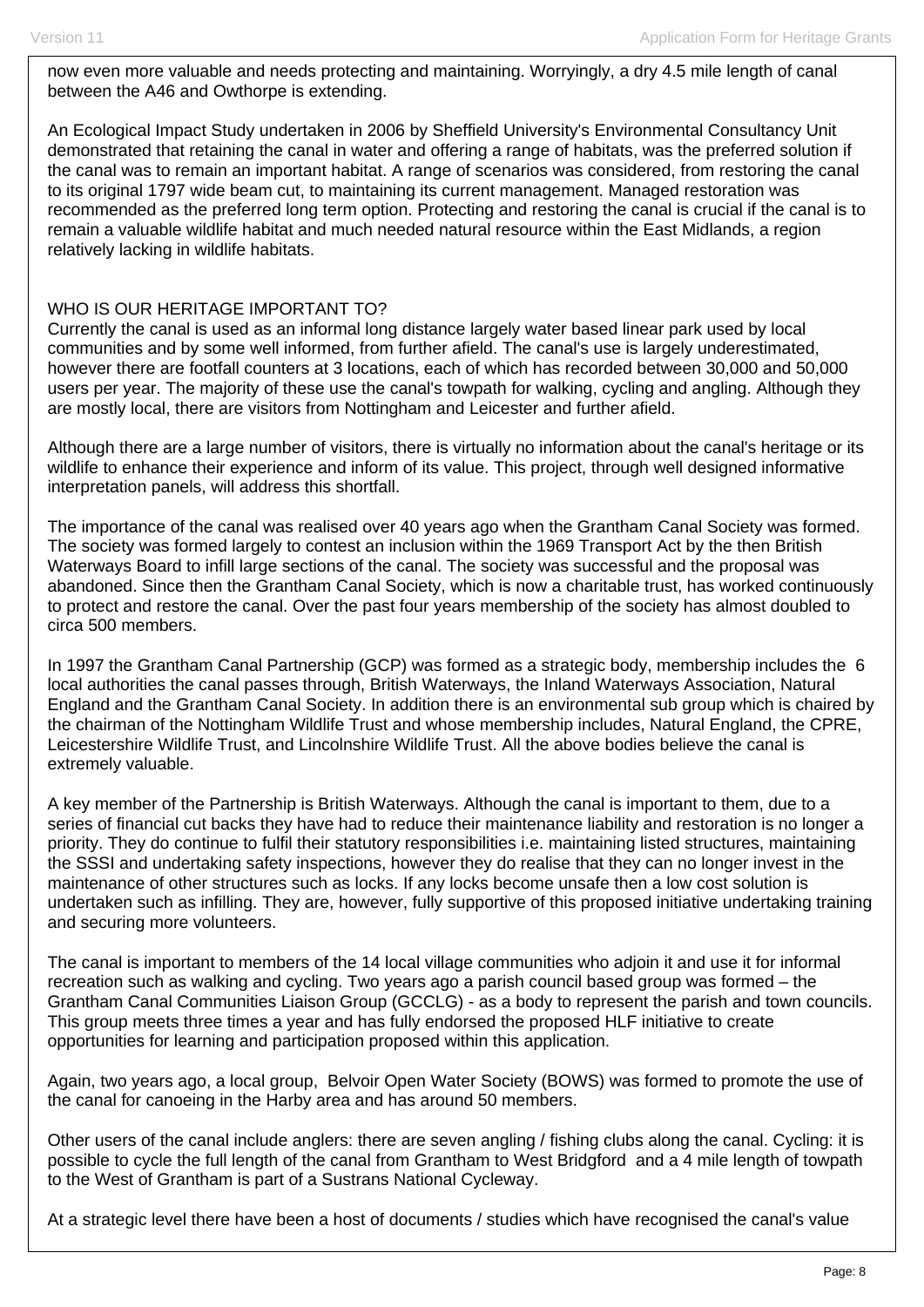and the need to do something. These are covered in more detail in section 3c below but in outline include:

The Grantham Canal Strategy 2001, British Waterways. Extensive consultation took place in the development of the strategy with all the parish and town councils along the canal's route. The document identified specifically the need to undertake a range of works to protect the canal and was well supported.

Village plans -

.

Several village plans / design statements have been produced along the canal corridor by village communities.

#### Green Infrastructure Study -

The Grantham Canal has been identified as Strategic Green Infrastructure within the 6c Growth Point area. Ref. 6Cs Programme of Development Appendix F, Strategic Green Infrastructure. The canal was identified, specifically as a strategic river corridor and a habitat enhancement area.

The Nottinghamshire length of the Grantham Canal is also a key priority area within the 6c's Green Infrastructure Strategy 2010.

The River Trent to Cotgrave Green Infrastructure Study, Scott Wilson 2008. The study was funded and supported by EMDA, Nottinghamshire County Council, Rushcliffe Borough Council and the Grantham Canal Partnership. The value of the canal's cultural heritage and the need to protect and enhance it as part of a strategic Green Infrastructure space was fully endorsed by the study.

A further Green Infrastructure study has recently been undertaken. The Grantham Green Infrastructure Study (draft) was completed in December 2010. This study includes the Grantham Canal from Grantham through to the Leicestershire border, which includes the Woolsthorpe flight of locks.

Without doubt the Grantham Canal is a most important area of Green Infrastructure and endorsed by the key public stakeholders.

Finally past British Waterway's user questionnaires, undertaken on an annual basis, have confirmed the value of the canal and the interest users have in it and a desire to see it protected. In addition over the past decade, consultation has taken place on a regular basis, via talks and presentations to a wide range of groups and bodies, all of whom have shown interest in the canal and a desire to see it remain as an amenity and asset for generations to come.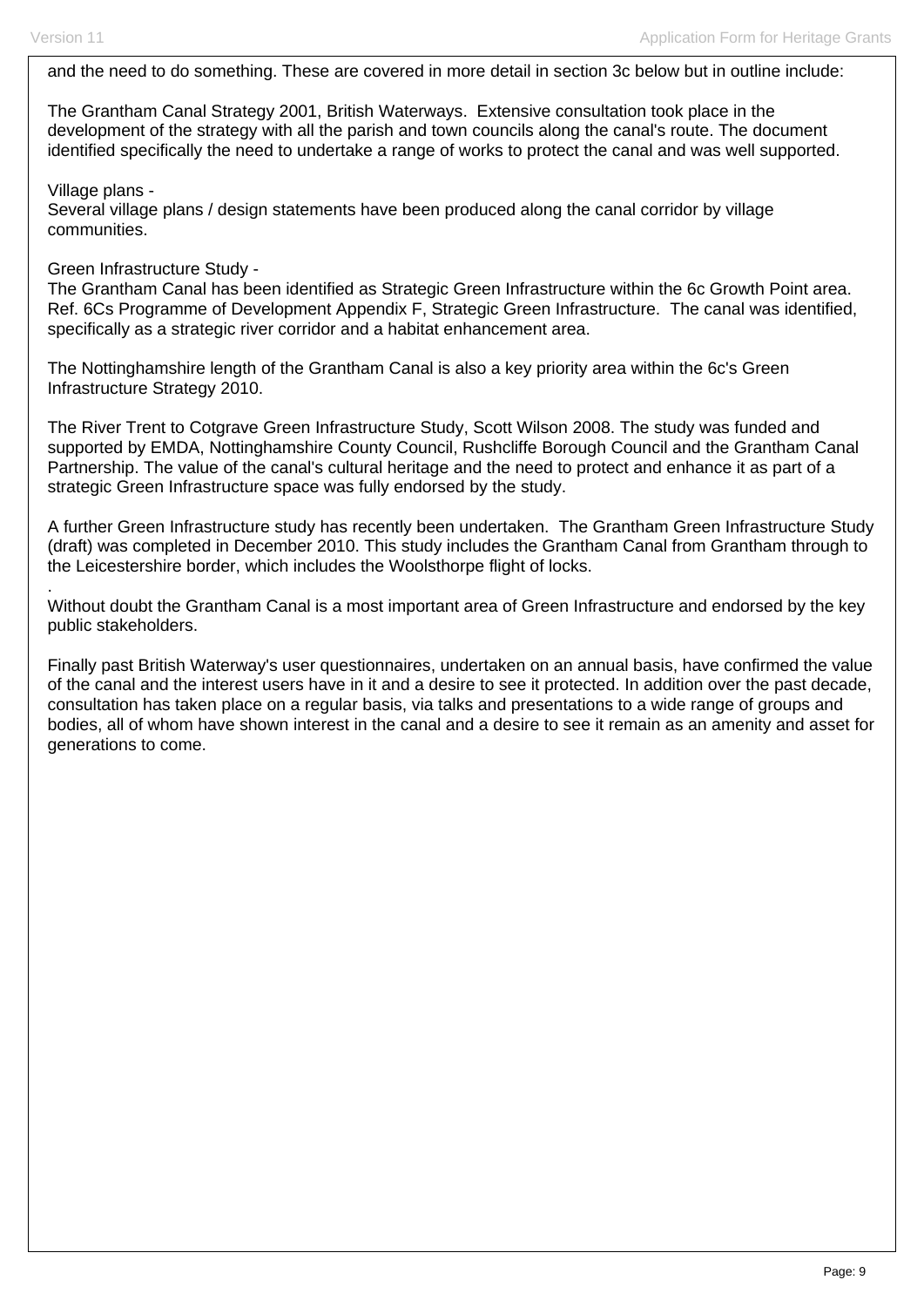#### **2c How do you manage your heritage today?**

The 33 mile long Grantham Canal has been managed by British Waterways. However as a 'remainder waterway' statutory responsibilities have been limited to the following:

- maintaining a water course for drainage and irrigation purposes.
- maintaining listed structures.
- maintaining areas designated as SSSIs under the requirements of the Wildlife and Countryside Act.

In addition British Waterways carries out non statutory responsibilities which include maintaining towpaths, boundary hedges and removing fly tipping. In recent years BW's budgets have been significantly reduced due to the reduction in DEFRA support funding and Government budget cut backs. This has resulted in available funding being focussed on navigable canals where there is a statutory responsibility to keep an open navigation for boats.

Essentially, this means that on remainder waterways there is no funding for maintaining unlisted historical structures such as locks and they are being left to deteriorate. Already some have collapsed walls, while others are being lost and damaged by vegetation.

Following the autumn 2010 Comprehensive Spending Review, British Waterways will be replaced by a Waterways Charity. The full implications of this are still uncertain. A reduced funding allocation has only been confirmed for the next five years to allow the Trust to become established. In the longer term like the National Trust it will become much more dependent upon volunteers. The timetable is fairly rapid with the current intention to launch the charity in Spring 2012.

Already management changes are underway. Since the summer of 2010 the Grantham Canal Society has taken over responsibility for the newly restored navigable length of waterway between the A1 at Grantham and Woolsthorpe. Currently this maintenance is limited to the waterway corridor and does not include any structures.

In April the GCS will also be launching a volunteer canal ranger service. Essentially each ranger will act as the eyes and ears of the canal, patrolling a 2 mile length and reporting any issues or problems that may occur. This may include, vandalism, flytipping, leaks or spread of any invasive aquatic plants. The intention is that this service will extend to include talks to groups schools and attending local shows and events.

In addition to the 32.5 miles managed by British Waterways there is a short length (approximately 0.50 miles) managed by South Kesteven District Council and approximately 280 yards managed by the Environment Agency. Both of these other owners undertake basic recreational maintenance i.e. towpaths surfacing and grass cutting.

#### **2d How do people get involved with and learn about your heritage now?**

Learning about the heritage of the Grantham Canal is limited and largely only accessible to canal enthusiasts. A visit to a Grantham secondary revealed that local children were not even aware that the Grantham Canal existed. Furthermore many residents of Grantham are also unaware that once, close to the town centre, was a most significant town wharf, which for over a 100 years, was the commercial heart of the town.

Currently people learn about the heritage in the following ways:

Talks to groups by members of the Grantham Canal Society or Grantham Canal Partnership. Attendance at canal festivals and village shows / fetes by members of the Grantham Canal Society. A few interpretation panel e.g. at Clark's Bridge (listed grade 2 structure) Hickling. The Grantham Canal web site and 'Bridge' the canal newsletter produced by the Grantham Canal Society. Two guides have ben produced in the past, the Romantic Canal and the Grantham Canal Guide.

Recently a project managed by the Grantham Canal Partnership involved working with the Harlaxton Community and the Grantham Archaeological Group to undertake an archaeological dig on the former Harlaxton Wharf. Grant funding was obtained through the National Lottery's Community Spaces fund and WREN and has created a community space and wharf. Part of the initiative involved installing a small interpretation panel based on locally researched information.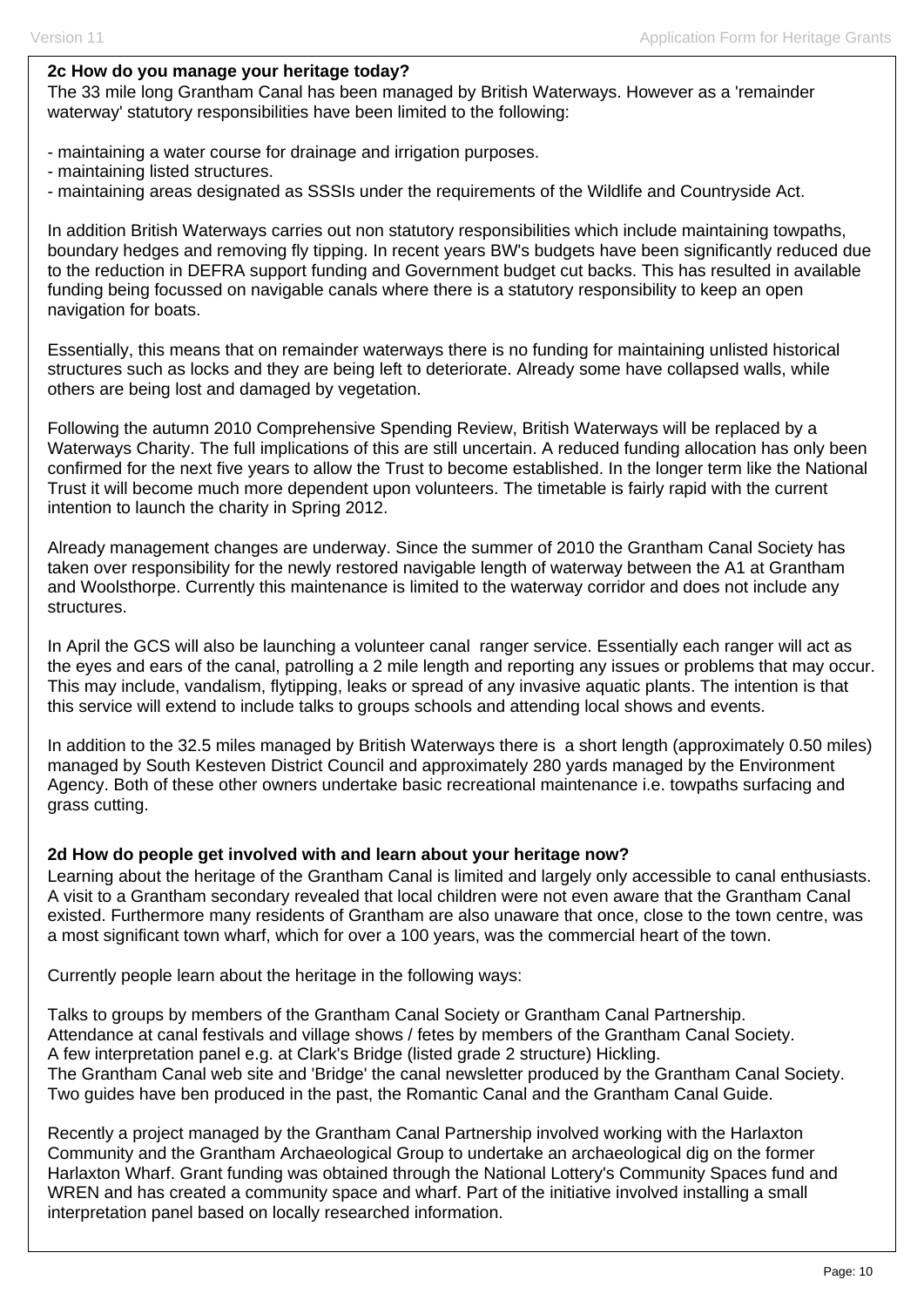Finally, there are a small number of village based heritage / archeological groups whose interest is the wider heritage but also includes the canal. These groups have been contacted and have confirmed that they would be delighted to be involved with this initiative. They include the Grantham Archaeological Group, Redmile Archive and the Cropwell Bishop Heritage Group. The Grantham Archeological Group were recently directly involved with the restoration of the historical Harlaxton Wharf, where they carried out an archeological dig involving members of the local community.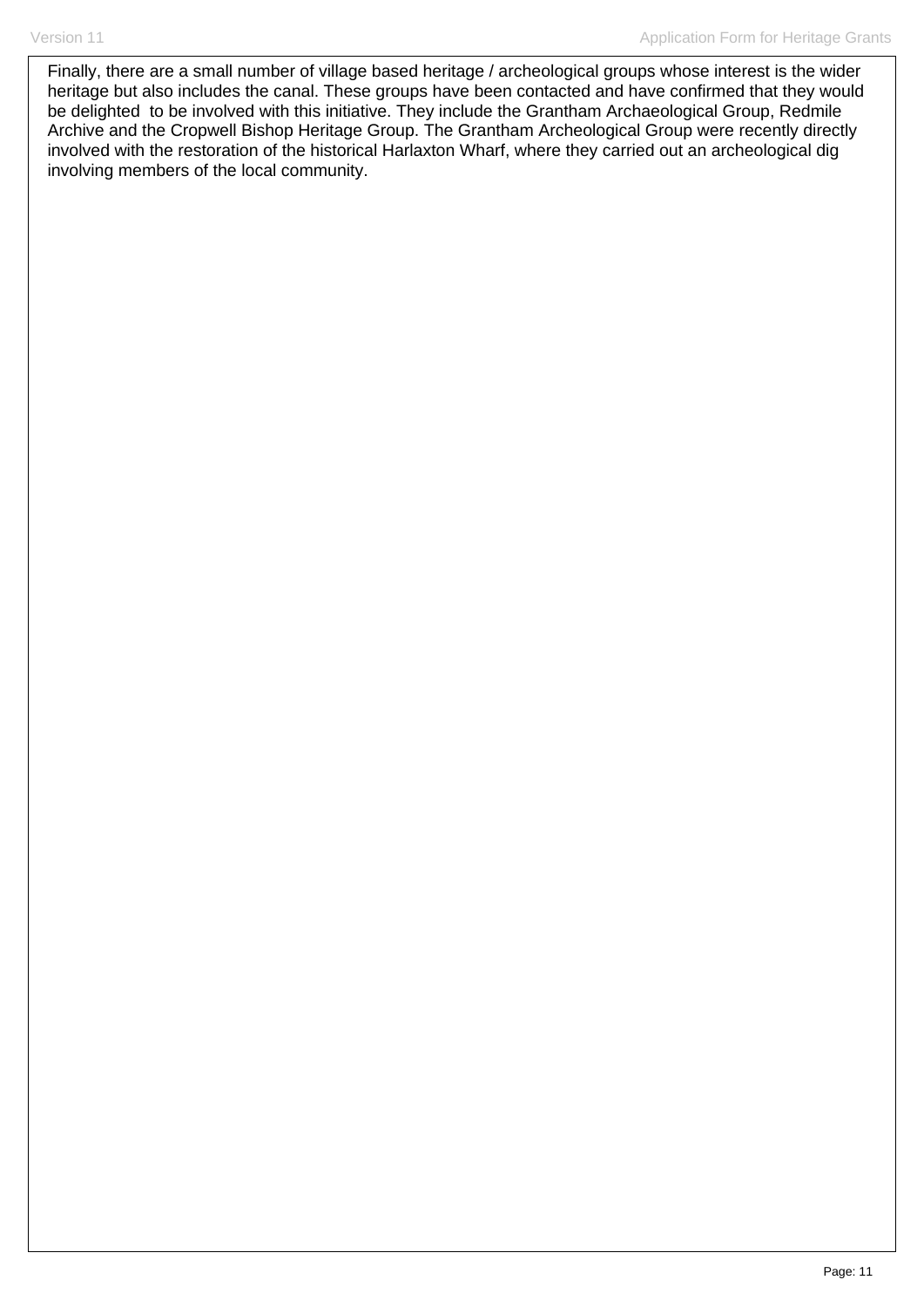## **Section Three - Your Project**

### **3a What is your project? (up to 200 words)**

A heritage skills training programme based upon the restoration of two derelict locks. The overall aim will be to develop a skill base to continue and restore other locks. The project will utilise a training initiative being developed by the Inland Waterways Association. Called the Inland Waterways Initiative for Skills (IWIS), it is intended to provide a national framework for waterway skill training.

Heritage learning and awareness involving working with local communities along the 33 mile canal corridor and attracting a wider audience from further afield to experience the canal's heritage.

An appreciation of the importance of the canal is being lost and its character is changing. Workshops will be held involving the young through to the elderly, with the intention of rekindling interest in the canal's heritage. Bespoke interpretation panels and signs will be produced and located at key locations using locally researched photographs, stories and historical material. The panels will also cover the 5 miles of SSSI.

A marketing and promotion plan will also be produced with the aim of attracting volunteers from the wider diverse communities found in neighbouring cities such as Nottingham and Leicester. Two Heritage Festivals will be held to assist in this.

#### **3b What will your project do?**

The project will deliver the Heritage Lottery Fund's key themes of conservation, learning and participation.

#### **CONSERVATION**

The project will focus on restoring the next two locks on the adjoining navigable length of canal which extends for 4.5 miles between the A1 (to the West of Grantham) and Woolsthorpe below Belvoir Castle. Work on these locks will allow the navigable length of canal to be further extended, initially by 700 metres but eventually by a further five miles as the skills learnt are utilised in completing the other two locks on the Woolsthorpe flight. It is intended to undertake the work through a heritage skill training initiative being developed by the Inland Waterways Association. Advice will be taken on ensuring that the locks are restored retaining as much of possible of the original William Jessop designs. This will include reusing brickwork, stone copings and quoins. The skills learnt and the new volunteers attracted to the canal, will ensure that the canal is given a 'sustainable' outlook and be preserved for future generations.

Where work is of a very specialist nature or there are significant 'Health and Safety' risks not suitable for volunteers, then contractors will be used, although there will still be a significant volunteer involvement in this work.

#### LEARNING

Learning will be delivered in several ways:

Heritage skill training.

As mentioned above we intend to provide skill training as part of the Inland Waterway Association's (IWA) heritage skill training programme. Called IWIS (Inland Waterway's Initiative for Skills) this initiative will provide a comprehensive national skill base for volunteer waterway restoration. Our initiative will be a pilot project based around lock restoration.

The need for such an initiative was influenced by the Memorandum of Understanding on Maintaining Standards in the Built Heritage Sector in England and issued March 2009 by the All Party Parliamentary Arts and Heritage Group, Construction Skills, English Heritage and the National Heritage Training Group, March 2009.

We believe it will enable volunteers both locally and nationally to learn new skills through real heritage construction work, these skills will be utilised along the Grantham Canal and on other remainder waterways suffering from similar issues identified within this application.

If appropriate opportunities arise during the project period, then the skill training will incorporate any unemployment initiatives which are available.

Communities who are not normally attracted to canal volunteering work will be targeted through the marketing and promotion plan, the two proposed heritage festivals and the propsed Youtube video.

Interpretation panels

We propose to install interpretation panels covering the canal's heritage and wildlife, these will be installed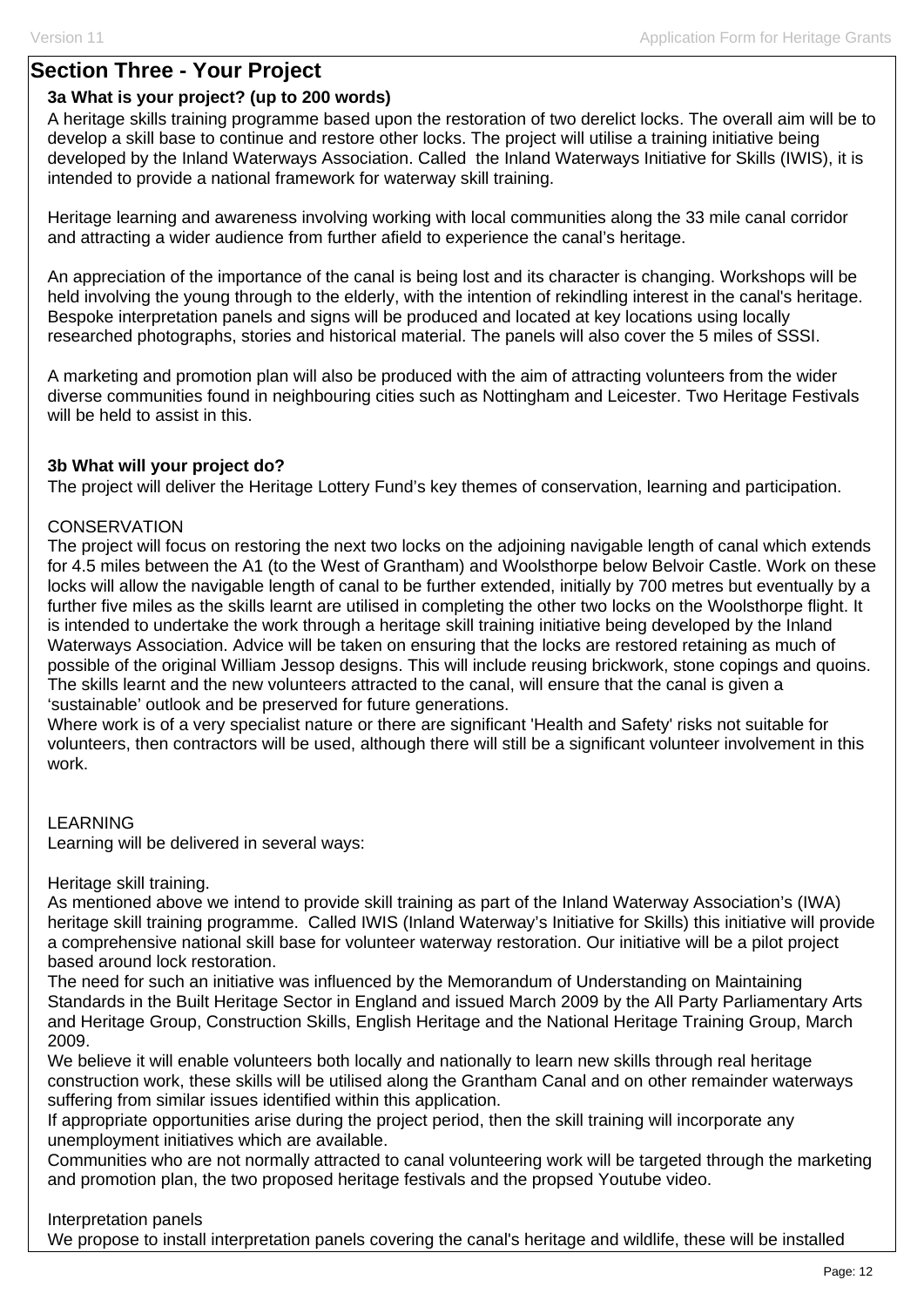along the full 33 miles of the Grantham Canal. The process will be learning based, with local community workshops organised as a basis for researching and resourcing information. The panels will be based on memories, stories and photographic records. A focus will be 'now and then' so the participants can understand the changes that have taken place, the threats and develop heritage awareness skills. To provide guidance on how to take this important aspect of the project forward, an Interpretation and Consultation Plan will be produced. The interpretation panels will provide easily accessible information for future visitors to the canal for many years to come.

We also intend to provide new canal signage which reflects the canals historical fabric and replaces 25 year old redundant signs.

A canal heritage guide utilising the information researched for the panels and showing the changes that have taken place will also be produced.

#### PARTICIPATION

As is the case with learning, the project will offer a range of opportunities for participation, which will include:

#### Developing links with local communities:

For nearly 150 years the canal was the focus of activity within the fourteen villages and hamlets that it meanders through. The links between these village communities are beginning to be lost. This project aims to rekindle that interest, create the opportunity for all the community to learn about their heritage, to generate a strong sense of ownership and take a more active part in the canal's heritage.

#### Developing links with the wider community

A Marketing and Promotions Plan and Youtube video will be produced with the specific aim of attracting volunteers from the wider diverse communities found in the canal's closest cities, Nottingham and Leicester. To assist in this aim, two heritage festivals will be held, one at Cotgrave Country Park, which is close to Nottingham and the other at Woolsthorpe where the lock restoration is proposed and is close to Grantham. The Woolsthorpe festival will focus on the opportunities for volunteering through the Heritage Skill Training Initiative (IWIS) to undertake heritage training courses and get involved with the volunteer based lock restoration work. It will also open opportunities for volunteering within the GCS in general for those groups who are not that well represented on the canal.

The Cotgrave festival will be based around the interpretation research undertaken by local communities, as is the case with the Woolsthorpe festival it will aim at getting more visitors to use the canal as an amenity and get more involved with the many volunteering opportunities available within the Grantham Canal Society, whether it is hands on restoration work or involvement with the new Grantham Canal Ranger Service.

#### **3c How have you arrived at this project?**

The ideas for this project have been developed over many years, primarily through meeting members of the local communities, representatives of public agencies and observing and getting to know thoroughly the canal corridor.

The original idea and demand for undertaking the project was initially identified within the Grantham Canal Strategy: British Waterways, 2001.This very detailed and comprehensive strategy was produced by British Waterways following extensive consultation ranging from parish councils to strategic regional bodies.

It specifically recommended under 'key initiatives' that:

- "a signage and interpretation strategy be undertaken to ensure a co-ordinated approach to wildlife and heritage interpretation, whilst recognising and enhancing local identity and sense of place".

- "initiate community led projects to celebrate the local history, traditions and character of the canal".

- "to protect and reinforce the local landscape character, built and natural heritage and to conserve the fabric of the canal and existing waterspace".

In addition,with the 'heritage and built fabric' part of the study there was serious concern about the deterioration of the canal. To quote the strategy " its status as a remainder waterway means that the built fabric has deteriorated and requires maintenance and repair works in order to consolidate the existing historic fabric and prevent further deterioration and loss". Bearing in mind this document was written 10 years ago,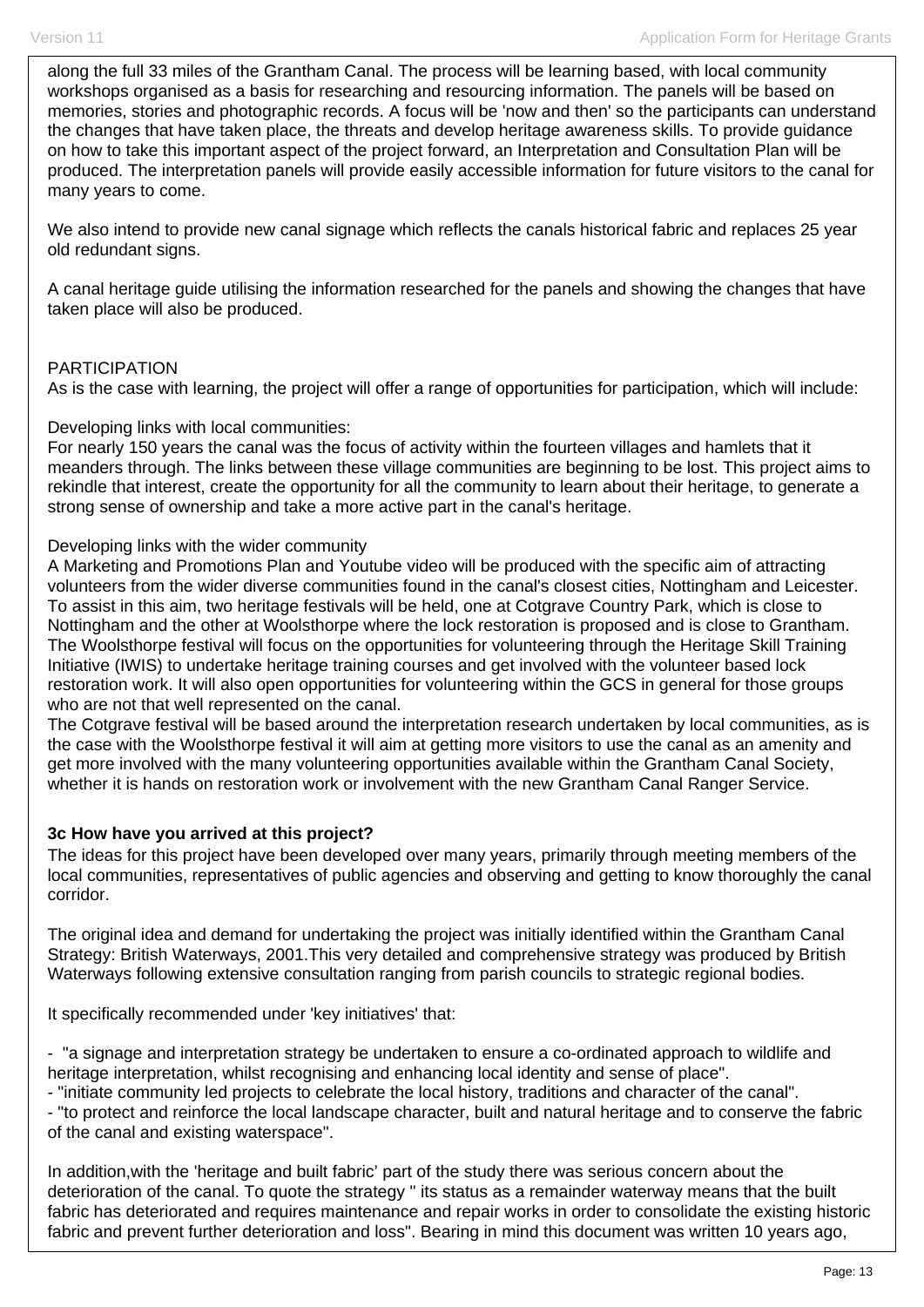significant further deterioration has taken place since.

The project has been developed in consultation with key stakeholders including: British Waterways', heritage advisor, heritage / conservation officers within the local councils and English Heritage's regional officer. Informal advice was also received from the East Midland's Heritage Lottery.

The need for the project has also been sanctioned indirectly within design statements undertaken by many of the canalside village communities e.g. in Parish Plans. These recognised the importance of the canal's heritage and the need to undertake maintenance and enhancement work.

The canal passes through three Borough Council areas. Within their Development Frameworks / Statutory Planning Policies the canal is recognised and afforded protection. There are also policies which specifically relate to protecting cultural heritage, wildlife and environmental features i.e. Rushcliffe Borough Council's Non Statutory Replacement Local Plan (2006), policy COM 11 protects the canal and policies EN4, EN5 and EN7 relate to cultural heritage.

Another more recent reason for the project is as a result of the recognition of Green Infrastructure as a concept for multi functional open space within national and regional policies.

The Grantham Canal has been identified as a priority within the 6C's Growth Point Programme (October 2008). Ref 6C's Programme of Development Appendix F Strategic Green Infrastructure. Within this programme the canal was specifically identified as a strategic river corridor and habitat enhancement area.

The Nottinghamshire length of the Grantham Canal is also a key priority area within the 6c's Green Infrastructure Strategy 2010.

In 2008 Scott Wilson were commissioned to produce a River Trent to Cotgrave Green Infrastructure Master Plan. The study was funded by EMDA, Nottinghamshire County Council, Rushcliffe Borough Council, the Inland Waterway's Association and the Grantham Canal Partnership. The value of the canal's cultural heritage and the need to protect and enhance it as part of strategic Green Infrastructure space was fully endorsed by the study.

A very recent Green Infrastructure study has been commissioned by South Kesteven District Council; this study includes the Grantham Canal from the infilled canal basin close to the town centre to the Leicestershire border and is directly relevant to proposed lock restoration. This study, The Grantham Green Infrastructure Study (draft), by Chris Blandford Associates, was completed in December 2010.

Opportunities for education and interpretation to help safeguard GI space are seen as important to protect and enhance cultural heritage, biodiversity, community cohesion, learning and volunteering. The community consultation and interpretation aspect of our project fulfils these aims.

Specific reference is also made to the Woolsthorpe area, which includes the locks we are intending to restore, this includes – "buildings or structures within the zone which are significant contributors to the character, quality and amenity of the canal corridor, should be given priority" and a key opportunity identified included:

"the conservation and enhancement of the historic locks as key historic and landscape features".

Overall the Grantham Canal is a most important area of Green Infrastructure, which is fully endorsed within a number of strategic and local studies. The project we are proposing is fully in keeping with aims of Green Infrastructure establishment.

In addition, the project has the support of the following organisations which have helped us arrive at the project:

The Grantham Canal Partnership, which represents the following public bodies and organisations: The six local authorities (South Kesteven District Council, Lincolnshire County Council, Melton Borough Council, Leicestershire County Council, Rushcliffe Borough Council, Nottinghamshire County Council) the canal passes through, the Inland Waterways Association, Natural England, British Waterways and the Grantham Canal Society.

The Grantham Canal Partnership's Environmental Sub Group. This group is chaired by the chairman of the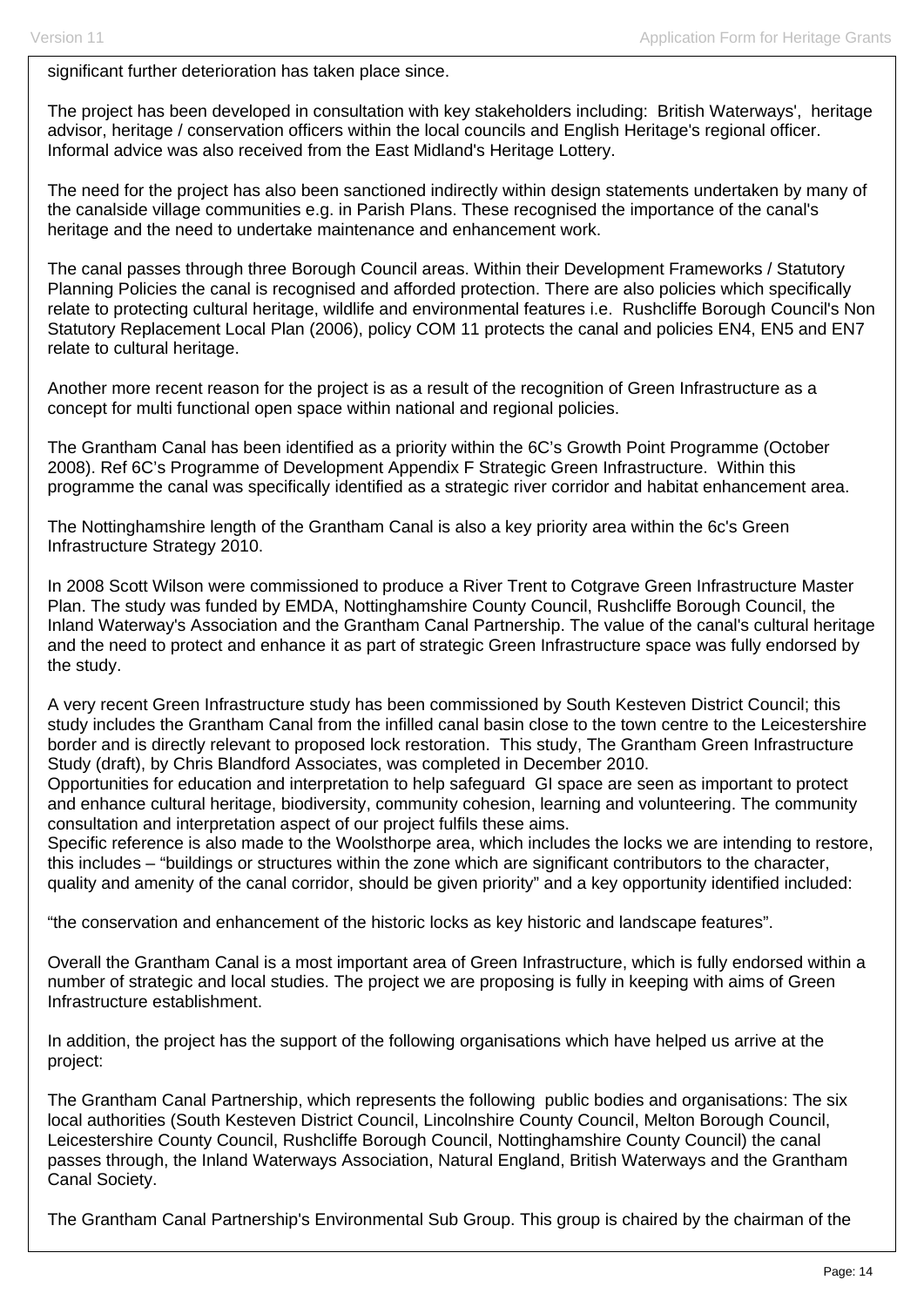Nottinghamshire Wildlife Trust and includes representation from the Lincolnshire and Leicestershire Wildlife Trusts, Natural England and British Waterways.

The Grantham Canal Communities Liaison Group (GCCLG) which represents the parish councils along the canal's route. The GCCLG have confirmed their support for the project.

The heritage training element of the project has developed following discussions with officers from the Inland Waterways Association and their need to have a pilot project within their IWIS initiative.

Finally this initiative has become increasingly important if the vacuum being left by British Waterway's move from a public body to a charitable trust is to be addressed. DEFRA announced in December that BW will receive a reduction of government grant of 19% for the financial year 2011/12. This will be the last annual grant to BW before the new charity is formed in April 2012. Future funding is uncertain and is currently limited to a five year establishment fund. All the bodies involved with waterways, especially British Waterways are aware that volunteers will have to play an increasing role in both maintenance and restoration. If this is to take place then it is essential that they have the necessary training and in particular heritage construction skills. If these skills aren't put in place, then the canal's heritage will continue to decline and it will be lost as a resource to future generations.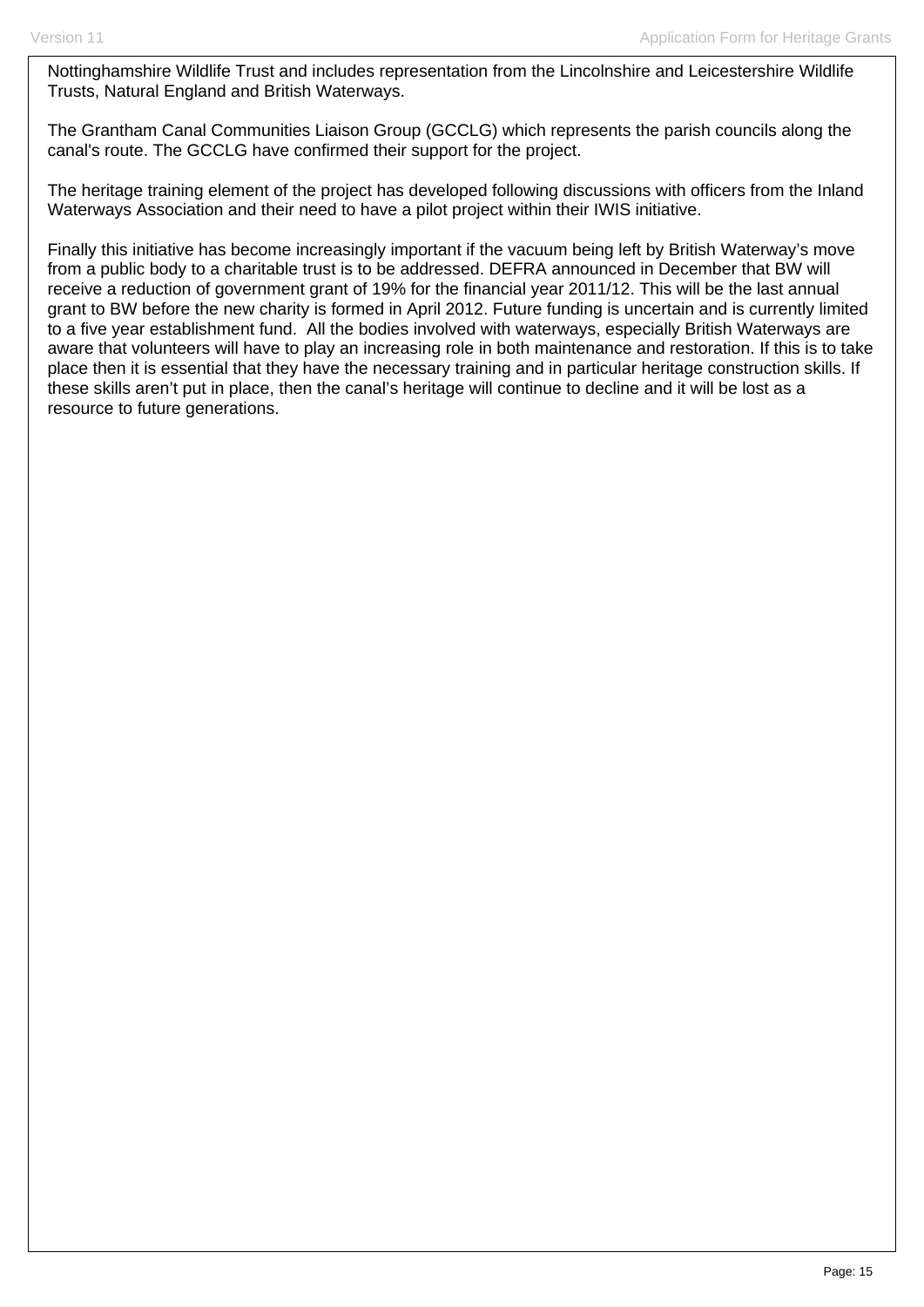## **Section Four - Project Outcomes**

### **4a What difference will your project make to your heritage?**

There are several differences that the project will make to our heritage:

1. It will ensure that there is a deeper understanding of the canal's heritage, it will encourage local communities and in particular school children to understand value and cherish it, ensuring that it is protected for the benefit of future generations.

2. The provision of interpretation panels along the canal will ensure that visitors from the wider East Midlands region who visit the canal are better informed of their heritage and will gain maximum benefit and understanding and pleasure from their visit.

3. New signage along the canal will promote a more attractive image to the canal's heritage.

4. Physical restoration. Locks are one of the most significant identifiable canal features, yet of all the heritage structures they are most 'at risk'. Volunteer driven restoration will be undertaken on two locks, one of which is perhaps in the worst condition of all. The restoration work undertaken will leave the canal in a better condition and develop confidence for tackling other 'at risk' structures.

As covered in 2a the Grantham Canal locks are seen as special in that they are the original locks from when the canal closed in the 1920's. Original un-modernised William Jessop locks are now very rare. This project will protect and restore this very special asset.

The project will advance the restoration of the canal to Redmile which will ensure that open water is developed to the east of Redmile which will allow habitat and species enrichment through the translocation of species in keeping with the ECUS Ecological Impact Study.

5. Sustainability The provision of heritage skill training will ensure that the necessary skills are available within the local and wider volunteer community. These skills together with an increased understanding of the canal's heritage will ensure that there are the skills to manage the canal's heritage structures in the future and add to the national pool of heritage skilled volunteers. Although only two locks are actually being restored within this project, we fully intend that volunteer led restoration will continue on the other 11 derelict locks, out of a total of 18 Grantham Canal locks.

## **4b What difference will your project make for people?**

There are numerous differences which the project will make for people:

1) It will help people from local communities to take an active part in their heritage. It will work with people both locally and from further afield, ensuring that they develop an awareness of the canal's importance from a heritage and cultural perspective. It will encourage participation. Projects will include researching lost photographs and canalside stories, which will be permanently recorded locally on interpretation panels, in walking guides and on the Grantham Canal web site. It will create opportunities for young and old to work together with the elderly providing first hand memories for schoolchildren to use in canal orientated heritage learning projects - before that knowledge is lost forever!

2) It will create opportunities for people to volunteer

Through the range of activities it will create opportunities for volunteering, ranging from relatively passive activities such as researching local heritage and to learning skills for physical restoration work.

#### 3) Skill training

A range of accredited training courses will be provided to develop heritage restoration qualifications and skills for working both on this canal, other canals nationally and heritage structures generally. In addition employment opportunities will be unlocked providing skills for those that take part, enabling them to work on construction projects wherever conservation / heritage skills are required.

4) It will develop a wider audience for our heritage.

This will be developed by the production of Marketing and Promotions plan and Youtube video which will aim to involve the young and old in the interpretation project and encourage volunteering. It will also be aimed at attracting volunteers from the wider diverse communities from outside the immediate canal corridor. Two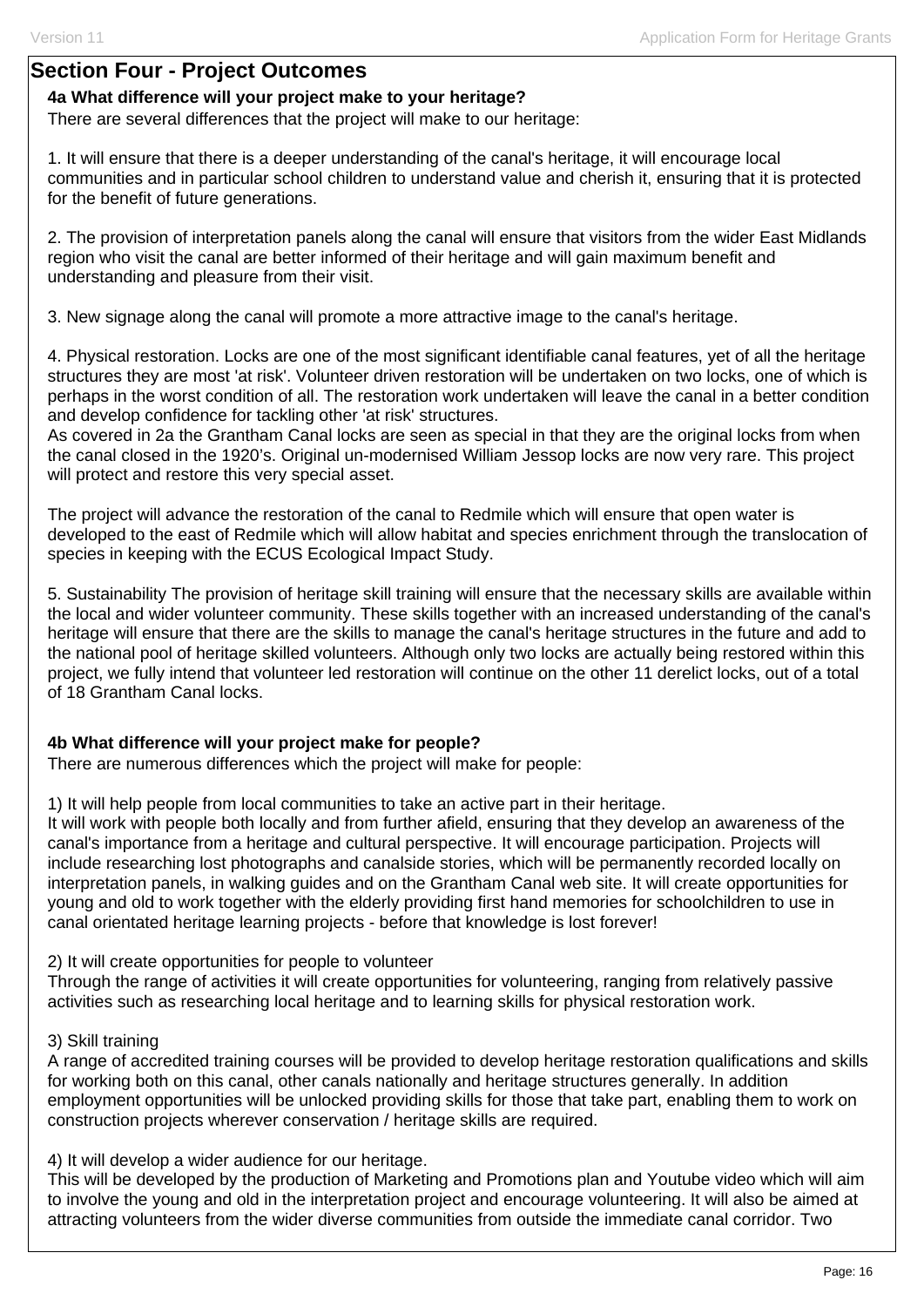heritage festivals to exhibit the heritage interpretation studies and the lock restoration will be held with the specific aim of attracting these groups to take part in the heritage / waterway training and to become aware of the opportunities available for recreation and heritage

### 5) A greater understating of heritage.

All aspects of the project whether researching for interpretation material, visiting one of the heritage festivals or undertaking skill training and hands on restoration, will lead to a greater understanding and appreciation of our heritage.

6) Improved health and well being for both visitors and participants in the training.

The project will raise the profile of the canal and encourage more visitors to use it. This will encourage people to enjoy healthy activity be it physical restoration activity or cycling and walking.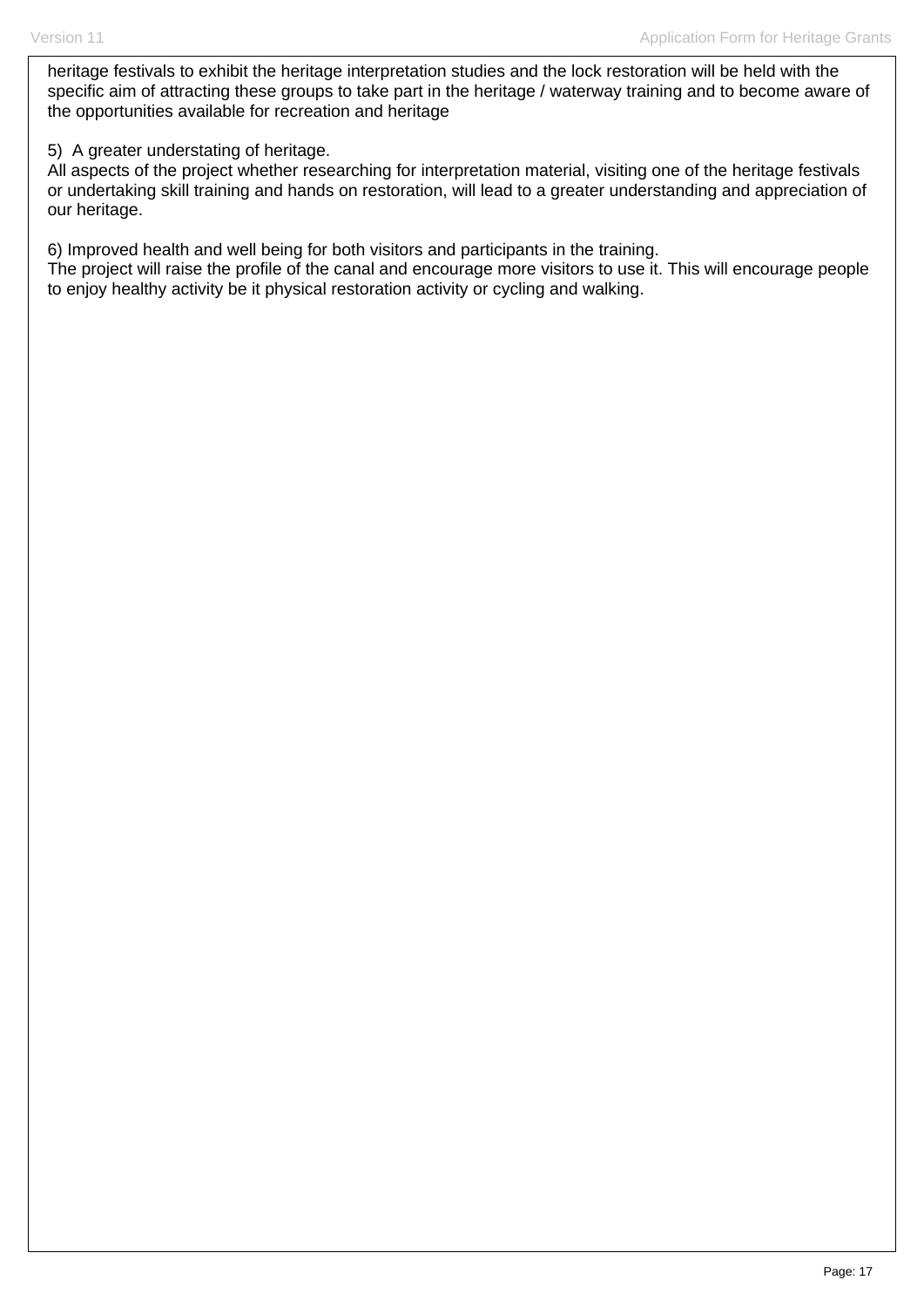#### **4c What are the main groups of people who will benefit from your project?**

Overall the project will target a wide range of people and be open to all, from school children to the elderly and disabled. Canals do cater for the elderly and those with a physical disability. This focus will continue and any works will be designed to cater for these groups. It will also cater for volunteers and the unemployed. The project also aims to attract other less well represented groups from outside the canal corridor and not that well represented among the usual canal volunteers.

#### **4d How will you maintain the benefits of your project in the long term?**

There are several aspects of the project which will contribute towards its future sustainability.

1) Engendering local interest in the canal and increasing the public awareness of its importance, will ensure that its profile is raised both locally and regionally. In addition the wider public awareness will attract more volunteers to get involved in protecting and restoring the Grantham Canal and other heritage structures elsewhere.

2) The provision of interpretation panels will ensure that both the local and wider public are reminded of what has been achieved and the importance of protecting the canal's heritage, increasing enjoyment and encouraging further visits.

3) Heritage training - this is perhaps the most valuable aspect of the project and will ensure that the canal's heritage is maintained. As a result of the project there will be a skill base to both maintain existing works undertaken and to carry on with a programme of works not covered by this project. For example the project will train and develop skills in lock restoration. If the two locks selected are restored within the project these skills will be available to continue restoring the remaining 11 derelict locks.

The physical work undertaken will technically come under the umbrella of the Grantham Canal Partnership and the Grantham Canal Society who are committed to the preservation and restoration of the canal. British Waterways and the Inland Waterways Association as members of the Grantham Canal Partnership will provide support.

It is the intention of both the Grantham Canal Society and the Grantham Canal Partnership, subject to the findings of the Phase 1 development stage, that the Woolsthorpe Locks will be leased over a 25 year period from British Waterways, maintenance will then become the responsibility of the Grantham Canal Society. The main landowner British Waterways and to a much lesser extent South Kesteven District Council and the Environment Agency will continue to manage the canal overall which will include the newly installed signage and interpretation. However British Waterways is committed to devolving more and more responsibilities to volunteers. This policy is set out in their recent document -'Twenty Twenty, a vision for the future'. British Waterways appointed has appointed volunteer co-ordinators to develop this policy. In future years it is likely that increased maintenance will be undertaken by the Grantham Canal Society.

The Grantham Canal Society (GCS) now has a membership of almost 500 and growing. Recently the GCS took on the responsibility for maintaining a four mile length of canal which adjoins the lock restoration work proposed.

Currently there is a GCS initiative to develop a volunteer Ranger scheme in association with the canalside village communities, the start up of which is being funded by an Awards for All grant.

The national Inland Waterways Initiative for Skills (IWIS), which has a focus on heritage training, will mean that the national volunteer body, the Waterway Recovery Group, will also focus on the Grantham Canal, taking forward what has been learnt to restore other derelict locks.

#### **4e How will your project affect the environment?**

The project will have a very positive environmental benefit, the key benefits being:

1) Engendering awareness and local interest in the canal. Workshops with members of the local community will cover the wildlife value of the canal as well as the canal's heritage.

2) Interpretation panels will be provided along the canal which will inform visitors of the importance of the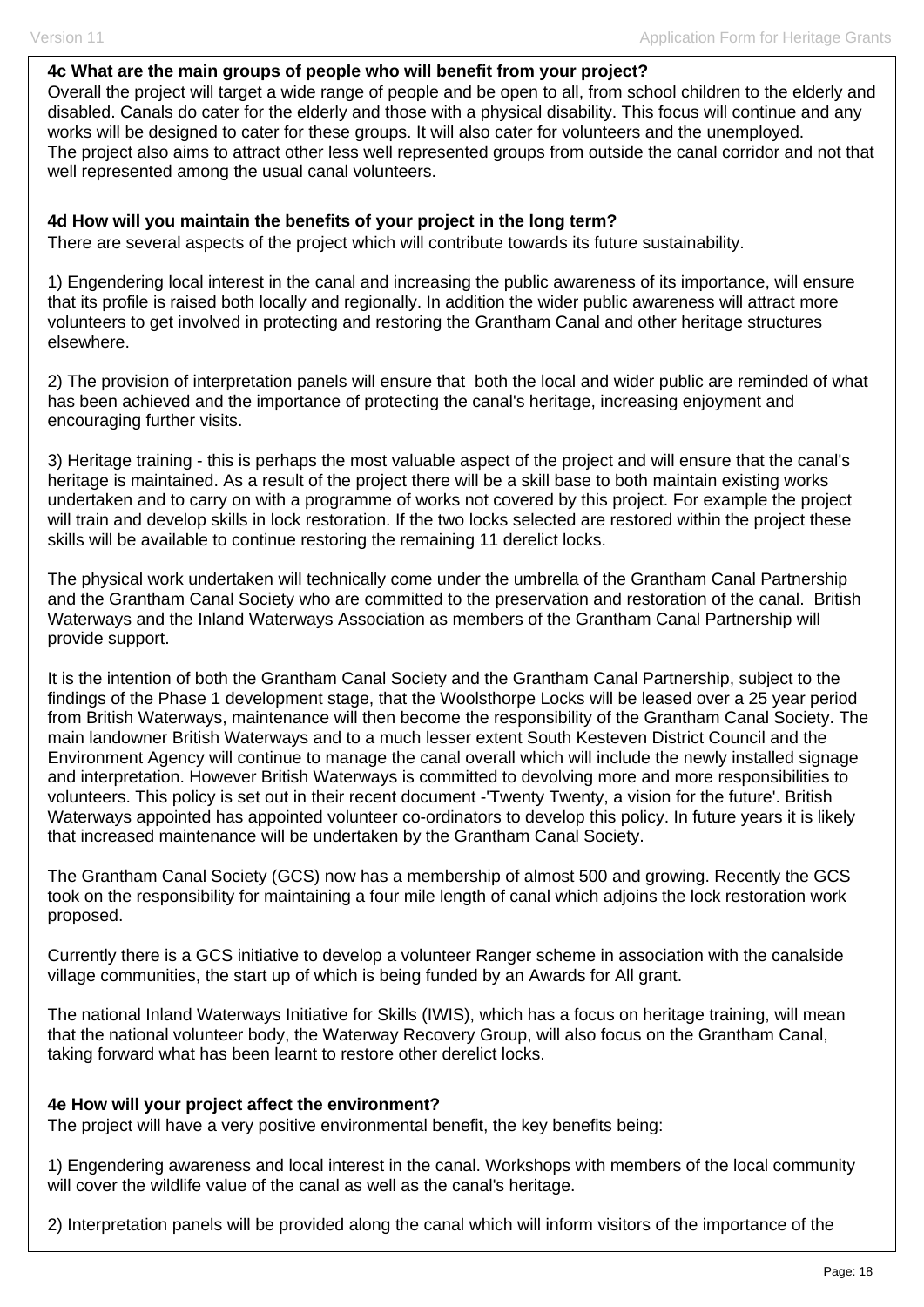canal's wildlife and in particular its SSSI status.

3) Lock restoration work: There will be a short term negative impact on the environment during the actual restoration. Thereafter there will be a very positive impact. Restoring the locks will open up an increased length of the canal for navigation, which will ensure that open water is maintained. Managed navigation will have a positive impact on the canal. ref. Grantham Canal Habitat Impact Study ECUS.

Any construction work will include an environmental audit. This will ensure e.g. timber is from a managed resource (FSC accredited), recycled materials are used where possible and chemical based products will be avoided.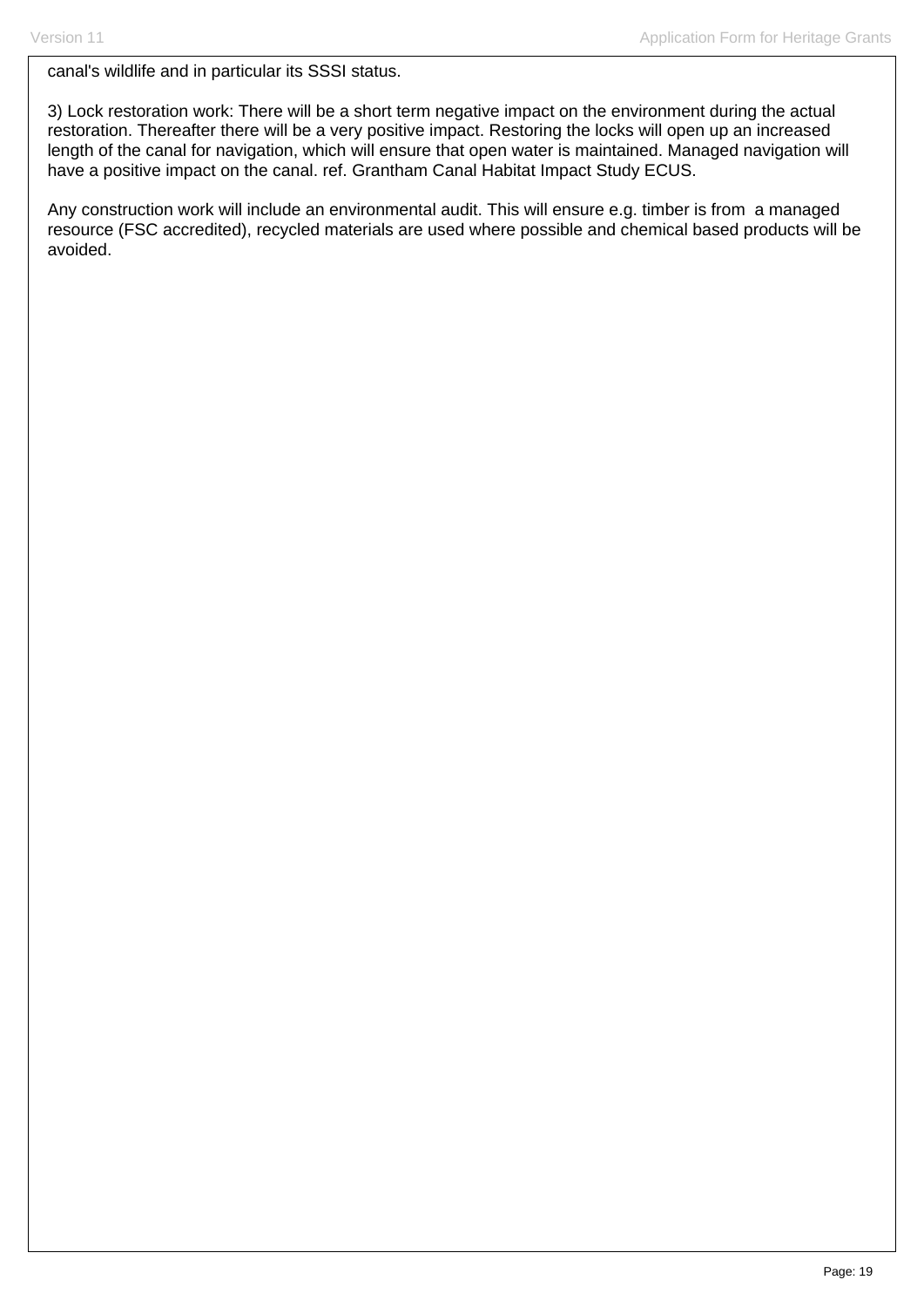## **Section Five - Project Development and Delivery**

**5a Who are the main people responsible for developing and delivering your project?**  Overall project management - the Grantham Canal Partnership under the direction of a core steering group.

The core steering group will consist of : Peter Stone – Grantham Canal Partnership, honorary secretary David Lyneham - Brown – Grantham Canal Partnership Michael Stone - Chairman, Grantham Canal Society Grantham Canal Heritage Initiative, project co-ordinator (to be appointed within project) Kevin Mann – Grantham Canal regeneration manager British Waterways - heritage advisor British Waterways - waterway engineer or engineering consultant Financial manager - a representative from South Kesteven District Council Inland Waterways Association - a representative

Financial management

The financial management will be undertaken by South Kesteven District Council who have provisionally agreed to undertake this service.

Specific day to day responsibility will be undertaken by a project co-ordinator who will manage both the community consultation and training aspects of the project.

We would also like to appoint a skilled community facilitator to work with the community groups in delivering the heritage workshops to research the interpretation panel information.

Both of the above two posts will be instrumental in ensuring that HLF's key Activity aims of learning and participation are delivered.

#### **5b Describe in detail the development work needed for your project.**

The project will require the following development work to take it forward:-

#### Marketing and Promotions Plan

A Marketing and Promotions Plan would be undertaken to ensure that the project is widely promoted and attracts volunteers from a wide spread of community groups especially those previously unrepresented and/or from outside the canal corridor. A short video of the canal will be commissioned. This short video will be aimed at Youtube and based on current volunteering and activities alongside the canal. The video will be used to promote the canal during the project development period.

#### **Consultation**

To ensure that the interpretation panels can be delivered, detailed consultation will be necessary with all the canalside communities, schools and groups along the canal. An Interpretation Plan would also need to be produced to ensure that a methodology can be developed to ensure the best way of unlocking stories, memories and photographs from the canalside communities. From the consultation undertaken so far, we are confident that we have their support. In addition to the interpretation plan, we would undertake a series of initial workshops / run a canal road show to ensure that we have firmed up support and established a feasible programme of work.

Technical surveys, restoration design proposals and detail costs will be required on the two locks which we are proposing to restore. These will include a heritage appraisal of historical structural elements to be reused.

#### Lease preparation

We will need legal advice to liaise with British Waterway's legal department and prepare a 25 year lease for the Woolsthorpe Locks. This lease will need to cover future maintenance responsibilities and the extent of liabilities. We have had some initial discussions with BW on this and they would continue to have responsibility for towpath and boundary maintenance. The amount shown, although expensive, will need to cover a range of costs, including BW's solicitor's costs and searches.

The leasing of BW's land will have indirect benefits as it will be a template for other community groups to take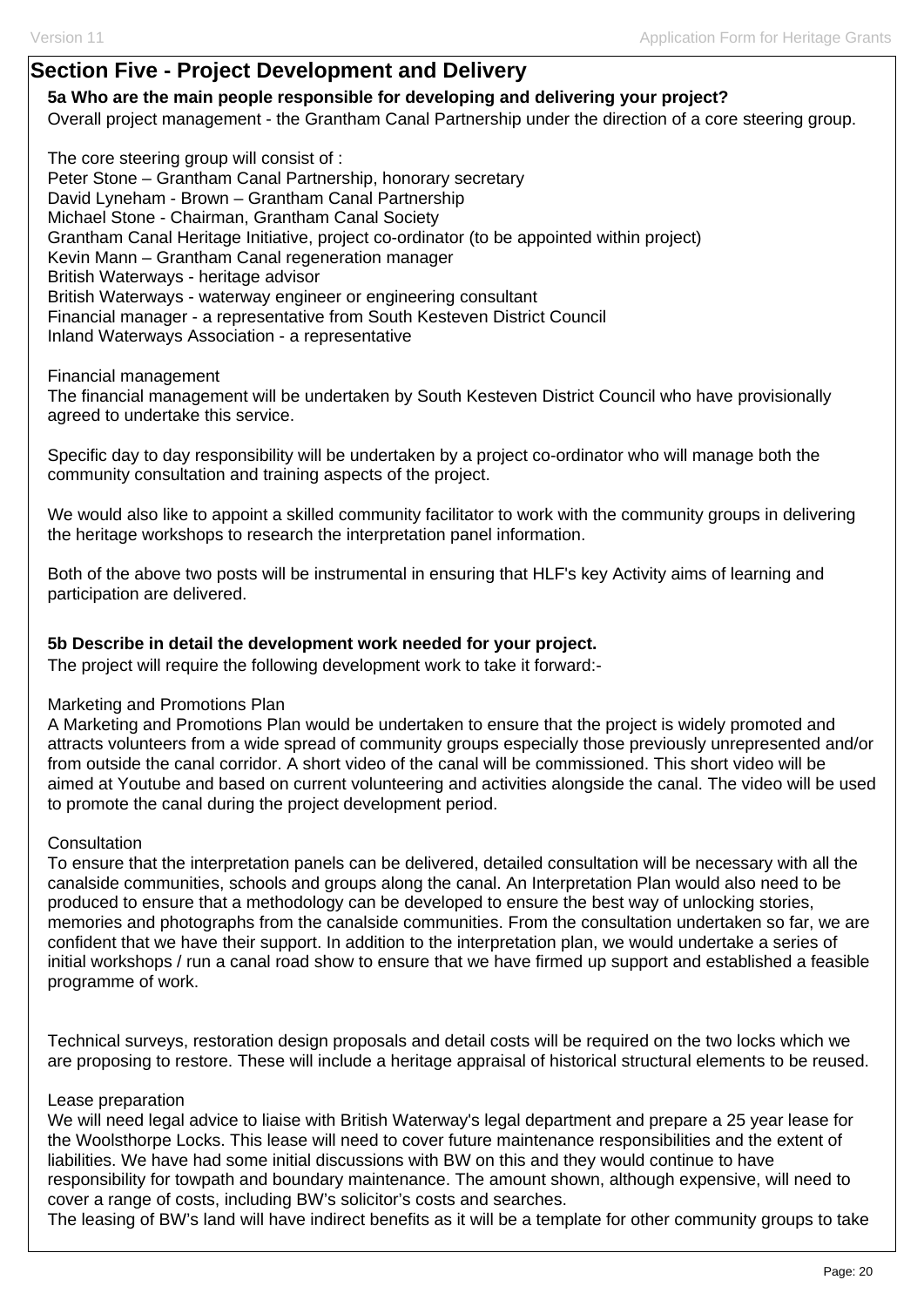control of neglected heritage assets elsewhere. British Waterways have confirmed that they are willing to lease the Woolsthorpe flight of locks for 25 years.

#### Training Provision

Although the heritage training element of the project will be a pilot scheme, based around the Inland Waterways Initiative for Skills (IWIS), we will need to produce a Training Plan and outline of courses and in particular will need to:-

a) Identify more thoroughly the market, likely trainees and numbers.

b) Identify any needs for accommodating volunteers from unrepresented groups.

c) Establish support from training associations i.e. The Skills Funding Agency, National Heritage Training Group and the Construction Industry Training Council.

d) Firm up accommodation both for running the courses and types of overnight accommodation. Accommodation for running the courses has provisionally been secured from British Waterways at Woolsthorpe maintenance depot which is now vacant and a range of overnight accommodation is locally available. This includes Bed and Breakfast establishments, camping at the adjoining camping and caravan site at Woolsthorpe.

A further opportunity which will be explored is the use of a lock keeper's for accommodation. It would require some volunteer refurbishments. The building which is empty, belongs to the Belvoir Estate and adjoins Lock 13, it has been described by BW's heritage advisor as the most complete example of an 18th century lock keepers cottage. In the future, although not directly part of this project, then it could be have a range of uses associated with the canal, if we achieve navigation to Lock 13. The Belvoir Estates have indicated that they would like to see it used in association with the canal.

More detailed cost estimates.

At the end of the development period, using all the additional information secured, more detailed cost assessments will be undertaken.

**Consents** 

Formal consents will be necessary to obtain access. These would include:

a) Belvoir Estates Land below Lock 15, this land gives access from the highway and would be required for the storage of steel containers and materials. This has already been obtained on the basis of meetings and correspondence but a more formal agreement will be necessary.

b) Use of Woolsthorpe Depot. A lease is currently being drafted (for a peppercorn rent) for its use by the Grantham Canal Society as a volunteer base. The lease may need extending to include its use as a training centre. BW have agreed 'in principle' to its use for this purpose.

c) Land for the two proposed Heritage Festivals. The festivals would be held at Cotgrave Country Park and on land adjoining the canal above lock 15. The Country Park belongs to Nottingham County Council and the land alongside Lock 15 belongs to Belvoir Estates. Both owners have informally confirmed 'in principle' that they would allow access, although this would need formalising within the development period. The land above Lock 15 was used in 2007 for the Inland Waterways Association's National Trail Boat Festival so it would be very suitable.

#### Match funding

We have already offers of material sponsorship from four large building material / plant supply companies and have had confirmation from grant giving bodies that our proposals are suitable for applications. During the development stage sponsorship offers will be formally secured to the £80,000 target and applications will be made to the grant sources identified. To ensure that our match funding is fully covered other grant sources will also be explored and applied for. We intend to have secured the identified match funding prior to submitting our Stage 2 application.

The GCP and the GCS has a successful record of securing funding, over the past 5 years, we have secured almost a £1million for project work, through grants and sponsorship. We are confident in reaching our target.

#### Briefs

Detailed briefs will need to be developed for the Project Manager and Community Facilitator.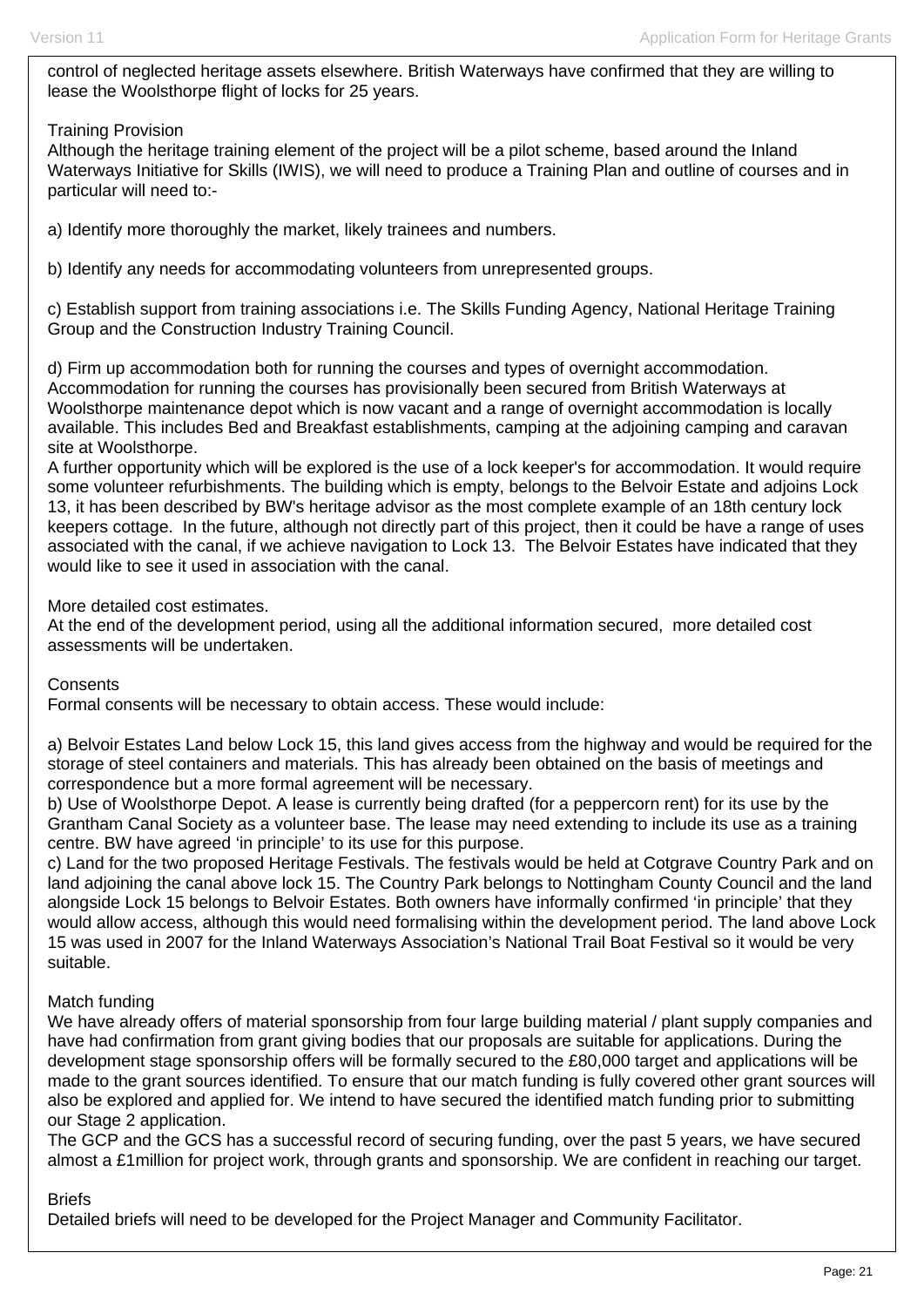#### Business plan

A Business Plan which covers issues such as management structure, financial support, timescales, risks and liabilities would be produced. Incorporated into the Business Plan would be the other studies mentioned i.e. Marketing and Promotions Plan and the Interpretation Plan.

#### Activity Plan

A detailed activity plan as required by the HLF will be produced during the development period.

Finally - discussions have taken place with South Kesteven District Council who have agreed to be the financial accountable body for stage 1 and provide a lead officer to specifically deal with it. They are VAT registered so will be able to reclaim any VAT incurred. As far as stage 2 is concerned, they have agreed 'in principle' to be the accountable body. We will need to secure a formal agreement from them during the development stage. In recent years a precedent has previously been set for this arrangement both British Waterways and Rushcliffe Borough Council acted as financial managers on behalf of the Partnership. In both of these cases VAT was avoided.

#### **5c What are the risks to developing and delivering your project and how will you manage those risks?**

| <b>Risk</b>                                                  | <b>How</b><br>likely is<br>the<br>event? | <b>How</b><br><b>Serious</b><br>would the<br>effect be? | <b>Consequence</b>                                                                                                            | Action you will take to help<br>prevent the risk                                                                                                                                                                            | Who is<br>responsible for<br>dealing with the<br>risk?                                        |
|--------------------------------------------------------------|------------------------------------------|---------------------------------------------------------|-------------------------------------------------------------------------------------------------------------------------------|-----------------------------------------------------------------------------------------------------------------------------------------------------------------------------------------------------------------------------|-----------------------------------------------------------------------------------------------|
| Not able to<br>secure match<br>funding                       | Low                                      | <b>High</b>                                             | Unable to deliver all of<br>programme                                                                                         | Match funding is spread across<br>a wide range of funders and<br>includes sponsorship, half of<br>which has already 'in principle'<br>been secured. The likelihood of<br>not securing the required match<br>funding is low. | The applicant                                                                                 |
| Not able to<br>Isecure lease<br>of locks from<br><b>BW</b>   | Low                                      | High                                                    | Project would not be<br>able to proceed                                                                                       | Early discussions have taken<br>place with British Waterways'<br>Head of Regeneration, Midlands who are members<br>who has given his agreement to of the Partnership.<br>proceed.                                           | The applicant and<br><b>British Waterways</b>                                                 |
| Insufficient<br>ltrainees to<br>work on lock<br>restoration. | Low                                      | Medium                                                  | This would either delay<br>the completion of the<br>project or more work<br>would have to be<br>undertaken by<br>contractors. | Early engagement of the Inland<br>Waterways Association and a<br>significant publicity marketing<br>and media coverage. Both<br>volunteers and unemployed<br>initiatives considered.                                        | This risk would be<br>shared between<br>the applicant's<br>partners in<br>particular the IWA. |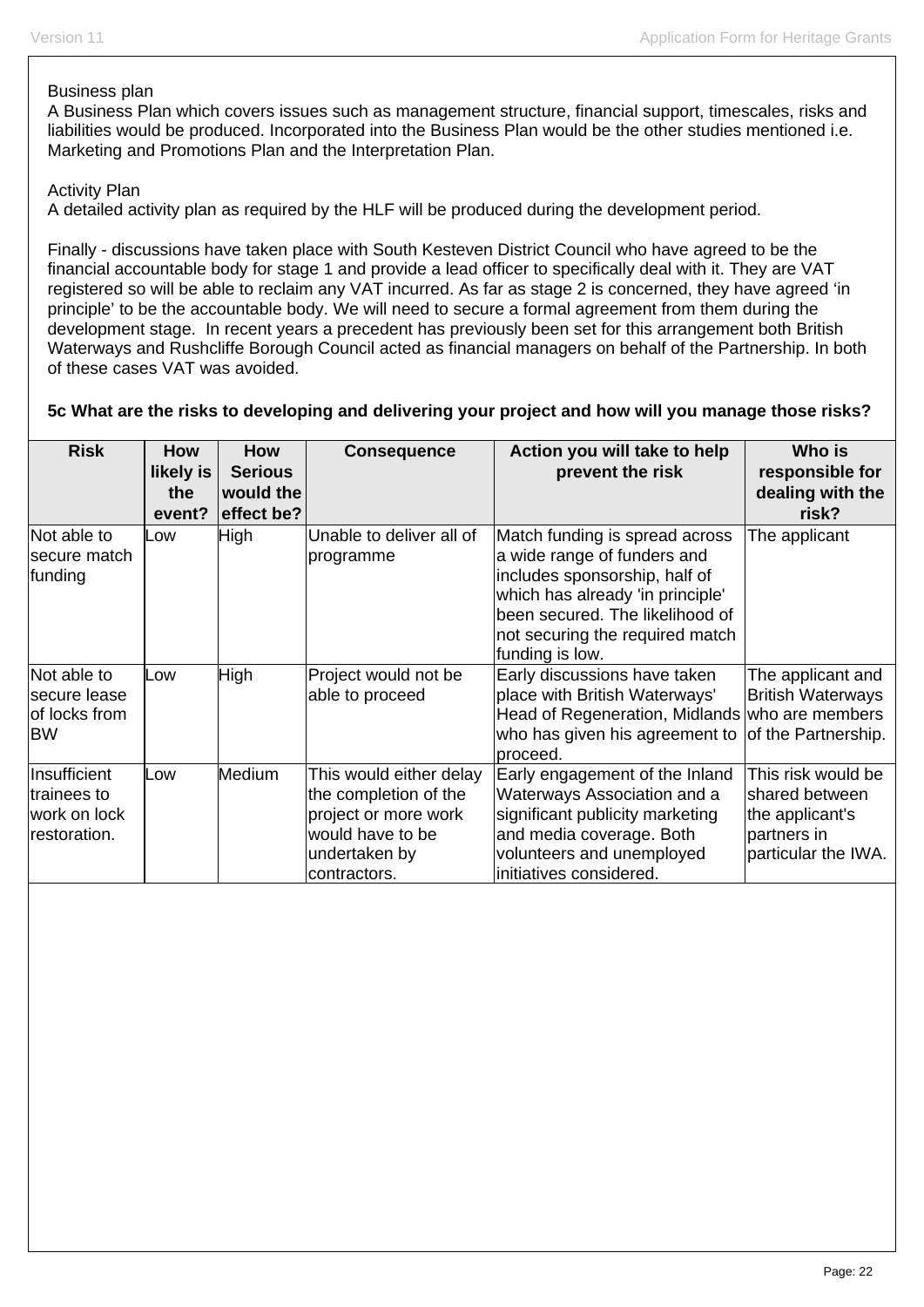## **5d Provide a timetable for the development and delivery of your project.**  This timetable is based on a 3rd March submission with approval to proceed June 2011.

PHASE 1 - PROJECT DEVELOPMENT Inform partners of success – June 2011 Establish steering group- June to July 2011 Publicise project – June 2011 Review of project and programme – July 2011 Prepare detailed brief for project development manager and appoint – June to August 2011 Community consultation / workshops – November 2011 to February 2012 Apply for and secure project match funding – Aug 11 to July 2012 Prepare detailed briefs for inviting tenders and undertaking studies – Aug – Sept 2011 Preparation of Business Plan – Nov. 2011- Jan. 2012 Marketing and Promotions Plan Nov. 2011 – Jan. 2012 Interpretation Plan Nov. 2011 – Jan. 2012 Training Course Development Plan Nov. 2011 – Jan. 2012 Activity Plan – Sept 2011 to Aug 2012 Undertake engineering survey of locks - Nov. 2011 – Jan. 2012 Preparation of lease Nov. 2011 – Jul. 2012 Securing approvals / consents / agreements – Nov 2011 to Feb 2012 Agree terms and prepare legal contract for leasing locks from BW. July to January 2011 Review contents of application July 2012 Submit Phase 2 application - August 2012

PHASE 2 - PROJECT IMPLEMENTATION Timetable based on approval to proceed November 2012

1) General

Review of project Dec. 12 – Jan. 2013 Activity Plan – re-evaluate Dec. 2012 to Jan. 2013 Appoint a project co-ordinator – December 2012 to January 2013 Publicise project December 2012 to May 2015 Finalise project match funding - April to July 2013 Project evaluation – March 2013 to December 2015

2) Community Consultation / Interpretation Undertake community workshops with village groups April to August 2013 Research and prepare interpretation panel information - June to Aug 2013 Manufacture and install interpretation panels – Sept 2013 Heritage Festival Woolsthorpe –Sept 2013 Heritage Festival at Cotgrave– Sept 2013

3) Training / Implementation Prepare / commission detailed training course programme June 2013 Finalise specifications for lock work – June / July 2013 Prepare accommodation - June to July 2013 Undertake volunteer restoration / training - Aug 13 to November 2015 Undertake contract work (say) - Feb 2014 (1 month) and Oct. 2014 (1 month)

Project complete December 2015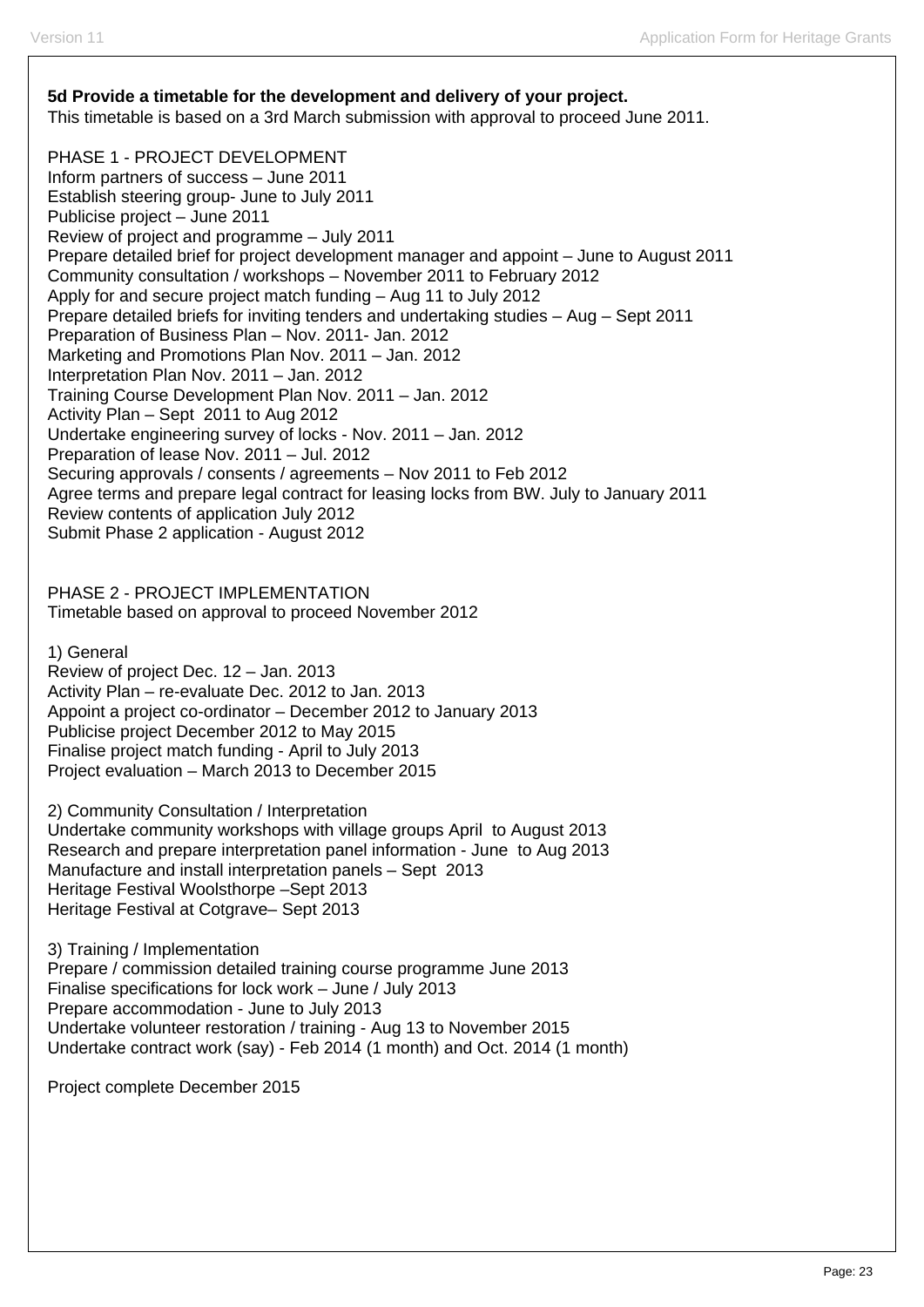# **Section Six - Project Costs**

## **6a First Round Development Costs**

| <b>Costheading</b> | <b>Description</b>                                                                  |       | <b>Cost Vat Contingency</b> | <b>Total</b> |
|--------------------|-------------------------------------------------------------------------------------|-------|-----------------------------|--------------|
|                    |                                                                                     |       |                             | <b>Cost</b>  |
| Managing the       | Project development manager -1 days work per week. 50                               | £10,0 | £1,000                      | £11,00       |
| project            | weeks x £200 per day                                                                | 00    |                             | 0            |
| Professional       | Engineering technical studies on locks                                              | £16,0 | £4,000                      | £20,00       |
| fees               |                                                                                     | 00    |                             |              |
| Professional       | Solicitor's fees involved in advising and preparing lease                           | £16,0 | £4,000                      | £20,00       |
| fees               | agreements for locks                                                                | 00    |                             |              |
| Professional       | Training course establishment. Fees for a feasibilty study / draft $\mathsf{E}5,00$ |       | £2,000                      | £7,000       |
| lfees              | programme / detailed costings for the establishment of a                            |       |                             |              |
|                    | heritage training programme based on the IWA - IWIS initiative                      |       |                             |              |
| Professional       | The production of a professional marketing and promotions                           | £500  | £500                        | £1,000       |
| <b>fees</b>        | plan.                                                                               |       |                             |              |
| Professional       | The production of an interpretation and consultation plan                           | £1,00 | £500                        | £1,500       |
| fees               |                                                                                     |       |                             |              |
| Staff costs        |                                                                                     |       |                             |              |
| Recruitment        |                                                                                     |       |                             |              |
| Other              | Printing, travel, telephone, stationery                                             | £700  | £500                        | £1,200       |
| <b>Other</b>       | Hire of venues along the canal corridor for workshops / project<br>consultation     | £500  | £100                        | £600         |
| Non-cash           | Financial management provided by South Kesteven District                            | £2,00 |                             | £2,000       |
| contributions      | <b>Council</b>                                                                      |       |                             |              |
| Non-cash           | British Waterway's waterway staff input to development                              | £1,00 | £500                        | £1,500       |
| contributions      |                                                                                     |       |                             |              |
| Volunteer time     | Volunteer time involved with managing and developing the                            | £9,50 |                             | £9,500       |
|                    | project.                                                                            |       |                             |              |
| <b>Cost Totals</b> |                                                                                     | £62,2 | £13,100                     | £75,30       |
|                    |                                                                                     | 00    |                             | 10           |

## **6b First Round Development Volunteer Contributions**

| <b>Description</b>                               | Days | Cost | <b>Estimated value</b> |
|--------------------------------------------------|------|------|------------------------|
| Managing and developing the project              | 16   | £350 | £3,500                 |
| Assisting in developing and managing the project | 40   | £150 | £6,000                 |
| <b>Total Volunteer</b>                           | 50   |      | £9,500                 |

## **6c First Round Income**

| <b>Income</b>                 | <b>Description</b>                                                                                     | Secured Amount |         |
|-------------------------------|--------------------------------------------------------------------------------------------------------|----------------|---------|
| Cash                          | Grantham Canal Partnership contribution for project development manager Yes                            |                | £8,000  |
| Cash                          | Contribution from Grantham Canal Society                                                               | Yes            | £1,000  |
| Non-cash<br>contributions     | Professional support from BW and financial management support from<br>South Kesteven District Council. |                | £3,500  |
| Volunteer time                | Project management / development support from GCS and GCP<br>volunteers                                |                | £9,500  |
| <b>HLF</b> grant<br>requested |                                                                                                        |                | £53,300 |
| <b>Total Income</b>           |                                                                                                        |                | £75,300 |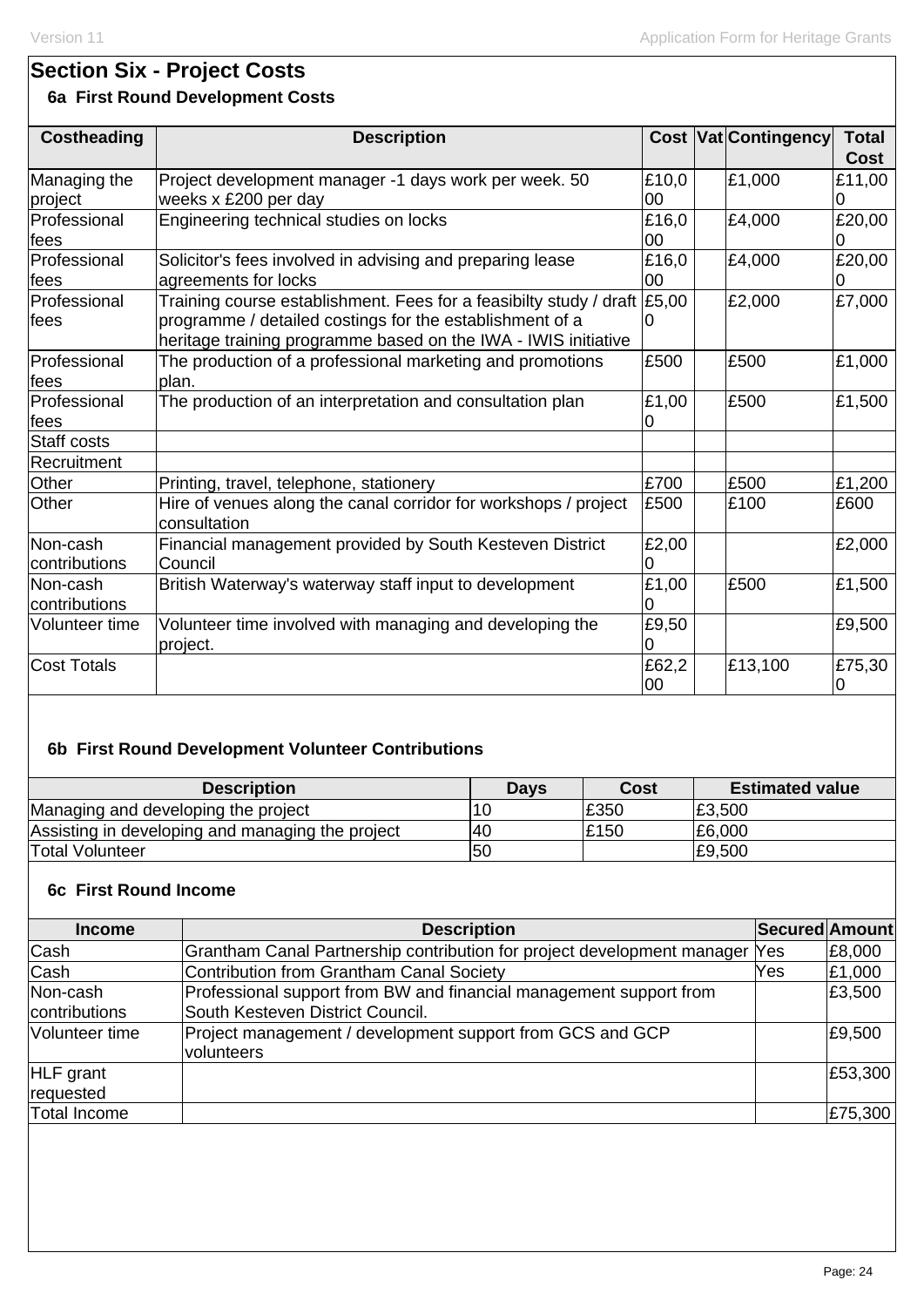## **6d Summary First Round Costs**

| <b>Total development costs</b>             | £75,300 |
|--------------------------------------------|---------|
| <b>Total development income</b>            | £75,300 |
| <b>HLF development grant</b><br>requested  | £53,300 |
| <b>HLF development grant</b><br>percentage | 70      |

## **Second Round Delivery Costs**

## **6e Further Development Costs**

| Costheading          | <b>Description</b>                                         |       | Cost Vat Contingency Total Cost |        |
|----------------------|------------------------------------------------------------|-------|---------------------------------|--------|
| Managing the project |                                                            |       |                                 |        |
| Professional fees    | Solicitors fees to complete lease                          | E1,00 | £1,000                          | £2,000 |
| Staff costs          |                                                            |       |                                 |        |
| Recruitment          | General recruitment costs relating to project manager £500 |       |                                 | £500   |
| Other                |                                                            |       |                                 |        |
| Cost Totals          |                                                            | £1,50 | £1,000                          | £2,500 |

## **6f Capital Costs**

| Costheading                            | <b>Description</b>                                              | <b>Cost</b>   | <b>Vat Contingency</b> | <b>Total</b><br><b>Cost</b> |
|----------------------------------------|-----------------------------------------------------------------|---------------|------------------------|-----------------------------|
| Purchase price of items or<br>property |                                                                 |               |                        |                             |
| Repair & conservation work             | Restoration of locks 14 and 15                                  | £260,0<br>00  | £10,000                | £270,000                    |
| New building work                      |                                                                 |               |                        |                             |
| Other physical work                    | Provision of interpretation panels, signage<br>and installation | £40,00        | £2,000                 | £42,000                     |
| Equipment & materials                  | Incidental materials relating to running of<br>project          | £3,000        | £2,000                 | £5,000                      |
| Other                                  | Occasional engineering supervison costs<br>relating to locks.   | £5,000        | £5,000                 | £10,000                     |
| Professional fees relating to          | Occasional BW engineering advice and third                      | £2,000        | £1,000                 | £3,000                      |
| the above                              | party works fees                                                |               |                        |                             |
| <b>Cost Totals</b>                     |                                                                 | £310,0<br>100 | £20,000                | £330,000                    |

## **6g Activity Costs**

| <b>Costheading</b>      | <b>Description</b>                                                        | Cost   | <b>Vat Contingency</b> | <b>Total</b><br><b>Cost</b> |
|-------------------------|---------------------------------------------------------------------------|--------|------------------------|-----------------------------|
| Staff costs             |                                                                           |        |                        |                             |
| Training for staff      | Training courses for staff / volunteers involved in<br>project management | £2,000 | £1,000                 | £3,000                      |
| Training for volunteers | Setting up training course programmes and tutor<br>costs                  | £60,00 | £15,000                | £75,000                     |
| Travel for staff        | Travel as required                                                        | £500   | £500                   | £1,000                      |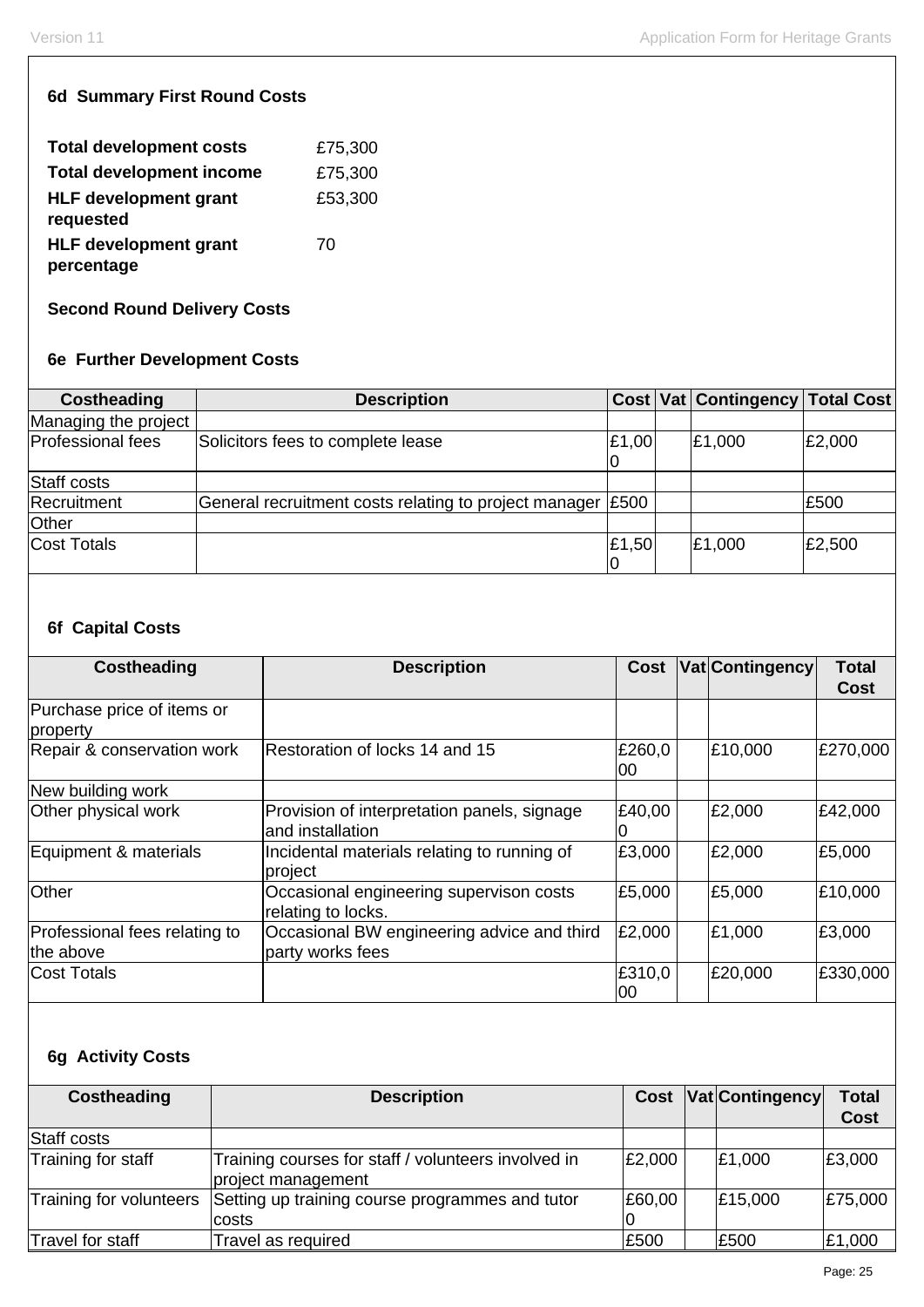| Costheading                        | <b>Description</b>                                                                                                     | Cost         | <b>Vat Contingency</b> | <b>Total</b> |
|------------------------------------|------------------------------------------------------------------------------------------------------------------------|--------------|------------------------|--------------|
|                                    |                                                                                                                        |              |                        | <b>Cost</b>  |
| Travel for volunteers              | Travel as required for volunteers assisting in the<br>project management                                               | £1,000       | £500                   | £1,500       |
| Expenses for<br>volunteers         | Incidental expenses for volunteers assisting in the<br>project management                                              | £1,000       | £500                   | £1,500       |
| Equipment & materials              | Materials for running of training courses at<br>Woolsthorpe depot ie digital projector, flipchart, seats,<br>tables    | £2,000       | £1,000                 | £3,000       |
| Production of printed<br>materials | Leaflets, materials for courses etc                                                                                    | £1,000       | £500                   | £1,500       |
| Other                              | Infrastructure costs relating to training courses -<br>Lockable 20' steel container plus transport to and<br>from site | £4,000       |                        | £4,000       |
| Other                              | Miscellaneous costs                                                                                                    | £1,000       |                        | £1,000       |
| Other                              | Decorating BW Woolsthorpe depot - decorating<br>materials                                                              | £300         |                        | £300         |
| Other                              | The provision of 2 Heritage Festivals / Exhibitions<br>One at Cotgrave Country Park and the other at at<br>Woolsthorpe | £20,00<br>10 | £10,000                | £30,000      |
| Professional fees                  | Community co-ordinator fees for organising and                                                                         | £15,00       |                        | £15,000      |
| relating to the above              | running interpretation workshops with communities                                                                      | 10           |                        |              |
| Cost Totals                        |                                                                                                                        | £107,8<br>00 | £29,000                | £136,80<br>Ю |

## **6h Other Project Costs**

| Project management - overall costs relating to project<br>management - approximately 7% of cost of project<br>Publicity leaflets, publicising nationally<br>The production of short professional Youtube videos of<br>activities for promotion.<br>Evaluation costs - Approximately - 1.25% of overall cost | £36,00<br>£500<br>£2,500<br>£8,000 | £1,800<br>£500<br>£500 | Cost<br>£37,800<br>£1,000<br>£3,000 |
|-------------------------------------------------------------------------------------------------------------------------------------------------------------------------------------------------------------------------------------------------------------------------------------------------------------|------------------------------------|------------------------|-------------------------------------|
|                                                                                                                                                                                                                                                                                                             |                                    |                        |                                     |
|                                                                                                                                                                                                                                                                                                             |                                    |                        |                                     |
|                                                                                                                                                                                                                                                                                                             |                                    |                        |                                     |
|                                                                                                                                                                                                                                                                                                             |                                    |                        |                                     |
|                                                                                                                                                                                                                                                                                                             |                                    |                        | £8,000                              |
|                                                                                                                                                                                                                                                                                                             |                                    |                        |                                     |
|                                                                                                                                                                                                                                                                                                             |                                    |                        |                                     |
| Building / construction materials from 3 building material<br>supply companies and plant hire as required from 4th<br>company                                                                                                                                                                               | £40,00<br>$\mathbf{0}$             |                        | £40,000                             |
| Oak for a set of lock gates from the Belvoir Estates                                                                                                                                                                                                                                                        | £15,00<br>n                        |                        | £15,000                             |
| Accommodation - British Waterways depot at Woolsthorpe<br>used as base for training courses for duration of project.                                                                                                                                                                                        | £20,00                             |                        | £20,000                             |
| Volunteer time involved with collating information for<br>interpretation panels and undertaking training courses as<br>part of lock restoration                                                                                                                                                             | £152,1<br>50                       |                        | £152,15                             |
|                                                                                                                                                                                                                                                                                                             | £274,1<br>50                       | £2,800                 | £276,95<br>0                        |
|                                                                                                                                                                                                                                                                                                             |                                    |                        |                                     |

## **6i Second Round Delivery Volunteer Contributions**

| <b>Description</b>                                                        | Davs     | Cost | <b>Estimated value</b> |
|---------------------------------------------------------------------------|----------|------|------------------------|
| <b>Volunteers</b><br>, collating information for interpretation<br>panels | 373<br>J | £50  | .650                   |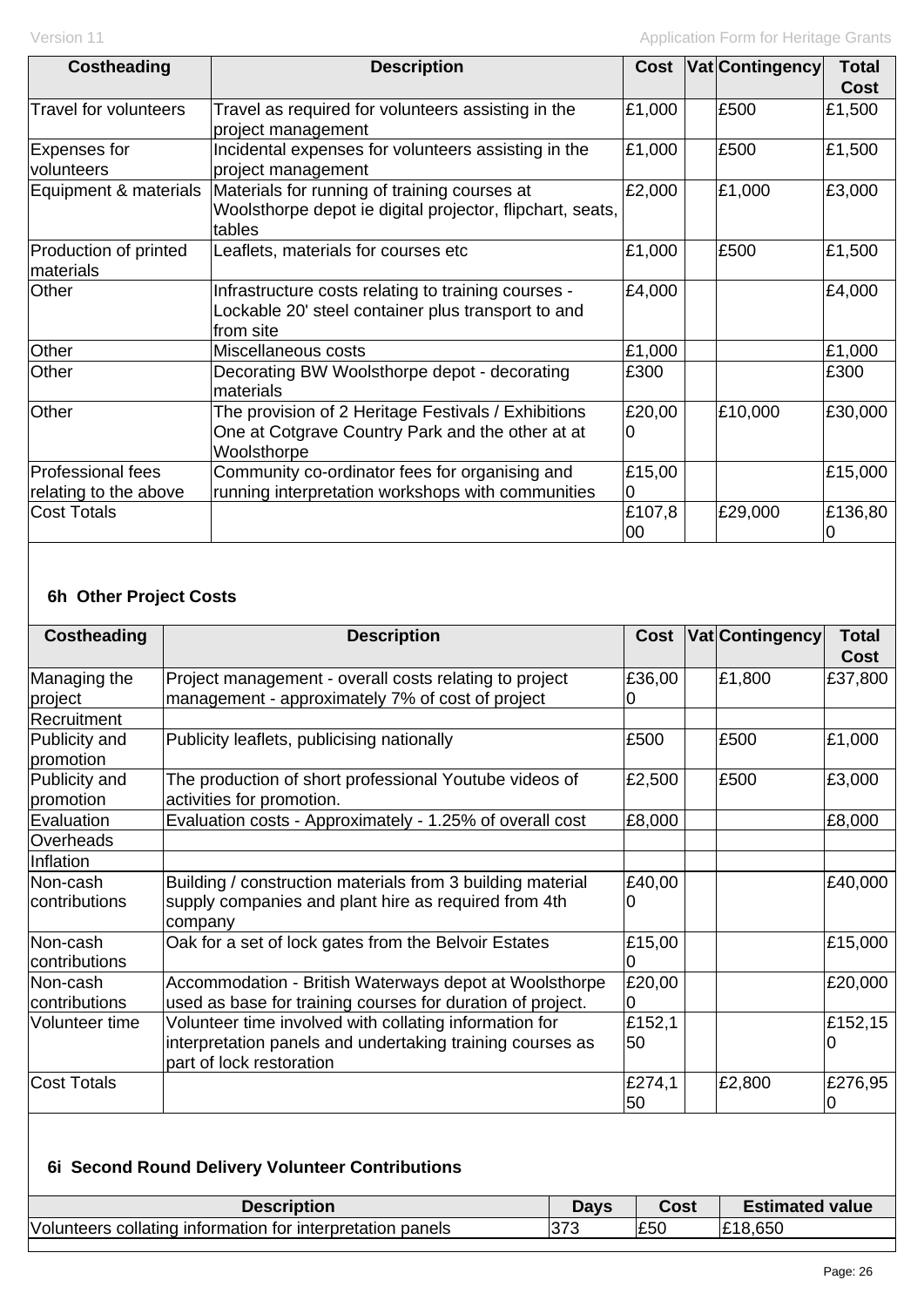| <b>Description</b>                                                   | <b>Days</b> | <b>Cost</b> | <b>Estimated value</b> |
|----------------------------------------------------------------------|-------------|-------------|------------------------|
| volunteers working on lock restoration                               | .500        | £50         | £75,000                |
| Semi skilled volunteers working on locks                             | 300         | £150        | £45,000                |
| Volunteer time involved with canal 2 festivals / exhibitions         | 150         | £50         | £7,500                 |
| Volunteer time (skilled) involved with the 2 festival / exhibitions. | 140         | £150        | E6,000                 |
| <b>Total Volunteer</b>                                               | 2,363       |             | £152,150               |

## **6j Second Round Income**

| <b>Income</b>             | <b>Description</b>                                                                                                                                                                                                                                                                                                                                                                                        | Secured Amount |         |
|---------------------------|-----------------------------------------------------------------------------------------------------------------------------------------------------------------------------------------------------------------------------------------------------------------------------------------------------------------------------------------------------------------------------------------------------------|----------------|---------|
| Cash                      | Leicestershire County Council - Shire Grant                                                                                                                                                                                                                                                                                                                                                               | No             | £10,000 |
| Cash                      | <b>Landfill Tax Environment Fund</b>                                                                                                                                                                                                                                                                                                                                                                      | No             | £50,000 |
| Cash                      | Rushcliffe Borough Council - Capital Grants to Voluntary Organisations                                                                                                                                                                                                                                                                                                                                    | No             | £6,000  |
| Cash                      | <b>Grantham Canal Partnership contribution</b>                                                                                                                                                                                                                                                                                                                                                            | Yes            | £6,000  |
| Cash                      | Parish Town Council Contribution £350 x 10                                                                                                                                                                                                                                                                                                                                                                | No             | £3,500  |
| Cash                      | Council Partners - contribution towards project (ie those not specificaly<br>mentioned). 4no x 3000                                                                                                                                                                                                                                                                                                       | <b>No</b>      | £12,000 |
| Cash                      | Lock Gate Sponsorship - 4 companies at £10,000                                                                                                                                                                                                                                                                                                                                                            | <b>No</b>      | £40,000 |
| Cash                      | Training funding                                                                                                                                                                                                                                                                                                                                                                                          | <b>No</b>      | £10,000 |
| Non-cash<br>contributions | Company Sponsorship - John A Stephens Builders Merchants, Hanson Brick<br>and Lafarge (ready mix concrete supplier), AE Faulks Plant Hire all to value to<br>value of £10,000 each -confirmed. Timber for set of lock gates from Belvoir<br>Estates to value of £15,000 - confirmed.<br>Provision of Woolsthorpe depot by British Waterways for duration of project -<br>to value of £20,000 - confirmed. |                | £75,000 |
| Volunteer time            | Value of volunteer time involved with collating information for interpretation<br>panels and undertaking training courses as part of lock restoration                                                                                                                                                                                                                                                     |                | £152,15 |
| HLF grant<br>requested    |                                                                                                                                                                                                                                                                                                                                                                                                           |                | £381,60 |
| Total Income              |                                                                                                                                                                                                                                                                                                                                                                                                           |                | £746,25 |

## **6k Summary Second Round Costs**

| <b>Total delivery costs</b>         | £746,250 |
|-------------------------------------|----------|
| <b>Total delivery income</b>        | £746,250 |
| <b>HLF delivery grant requested</b> | £381,600 |
| <b>HLF delivery grant</b>           | 51       |
| percentage                          |          |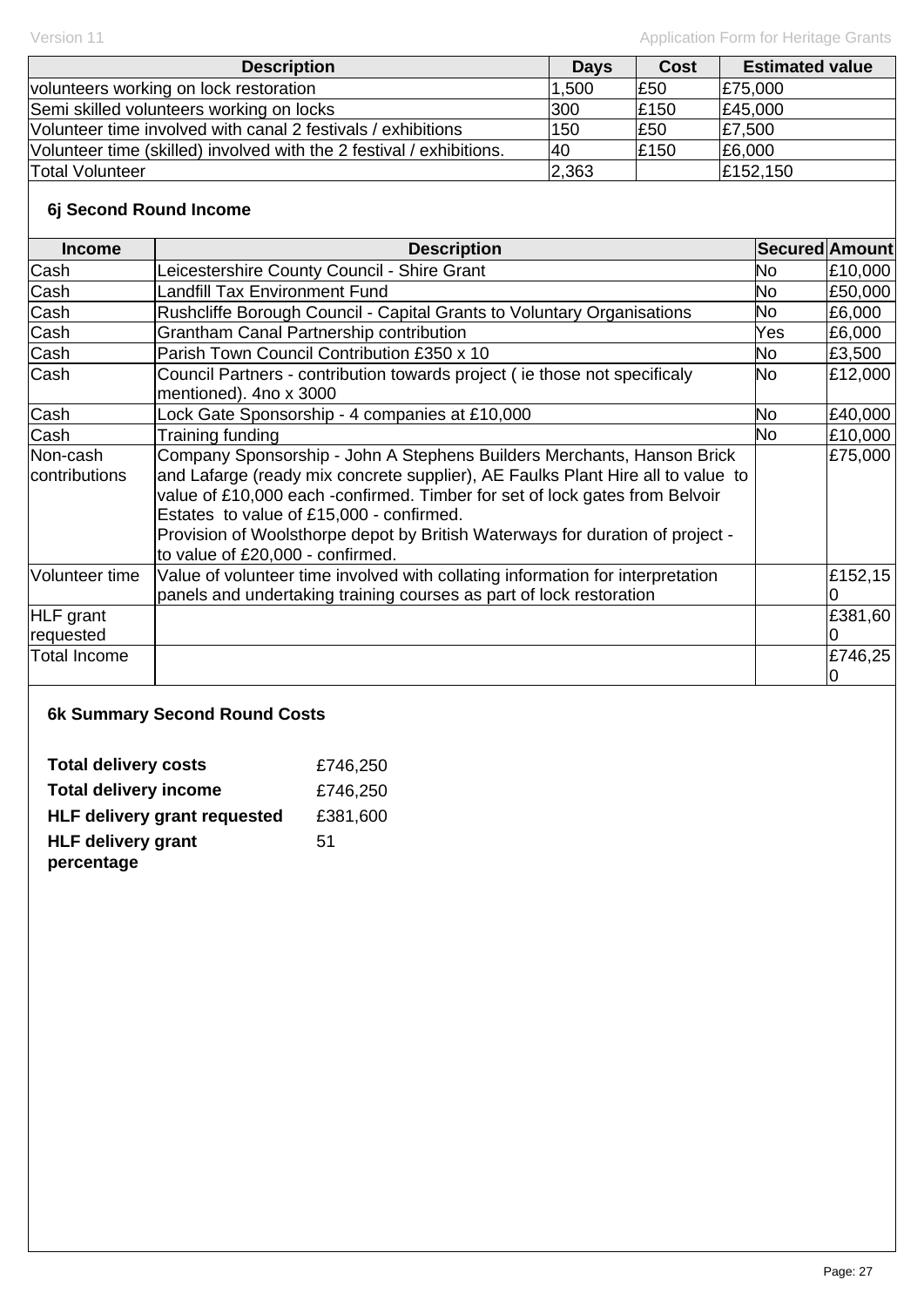#### **6l If the cash and contributions from other sources have not yet been confirmed, when do you expect them to be confirmed?**

Securing match funding has been pursued as far as we believe possible at this stage in the project and consists of the following:

#### Confirmed

Belvoir Estates - the provision of home grown oak for a full set of lock gates - value £15,000 John A Stephens Builder's Merchants - provision of general building materials up to the value of £10,000 Lafarge - ready mix concrete suppliers. The provision of readymix concrete up to the value of £10,000 Hanson Brick - bricks up to value of £10,000 AE Faulks and Sons - plant hire up to value of £10,000

#### Unconfirmed:

Leicestershire County Council - Shire Grant - confirmation received that eligible. An application would be made during the development period.

Landfill Tax - recently received £50,000 from WREN and a visit from their chairman who was very enthusiastic about the canal. An application would be made to WREN and / or other landfill tax operators during the development period.

Rushcliffe Borough Council - capital grants to voluntary organisations. Have been contacted and had confirmation that an application for capital funding towards interpretation panels would be eligible. An application would be made during the development period for £6,000.

Parish Councils - have been contacted regarding a £350 sponsorship, responses to date have all been positive but have all confirmed that we would need to formally contact them nearer the date when funds are required. A formal approach will be made during the development period.

Sponsorship - the remaining 4 company sponsors would be secured during the development period.

Training funding - this will be investigated and applied for during development period.

**6m How have you worked out the share of your organisation's overheads that relate to your project (if this applies)?**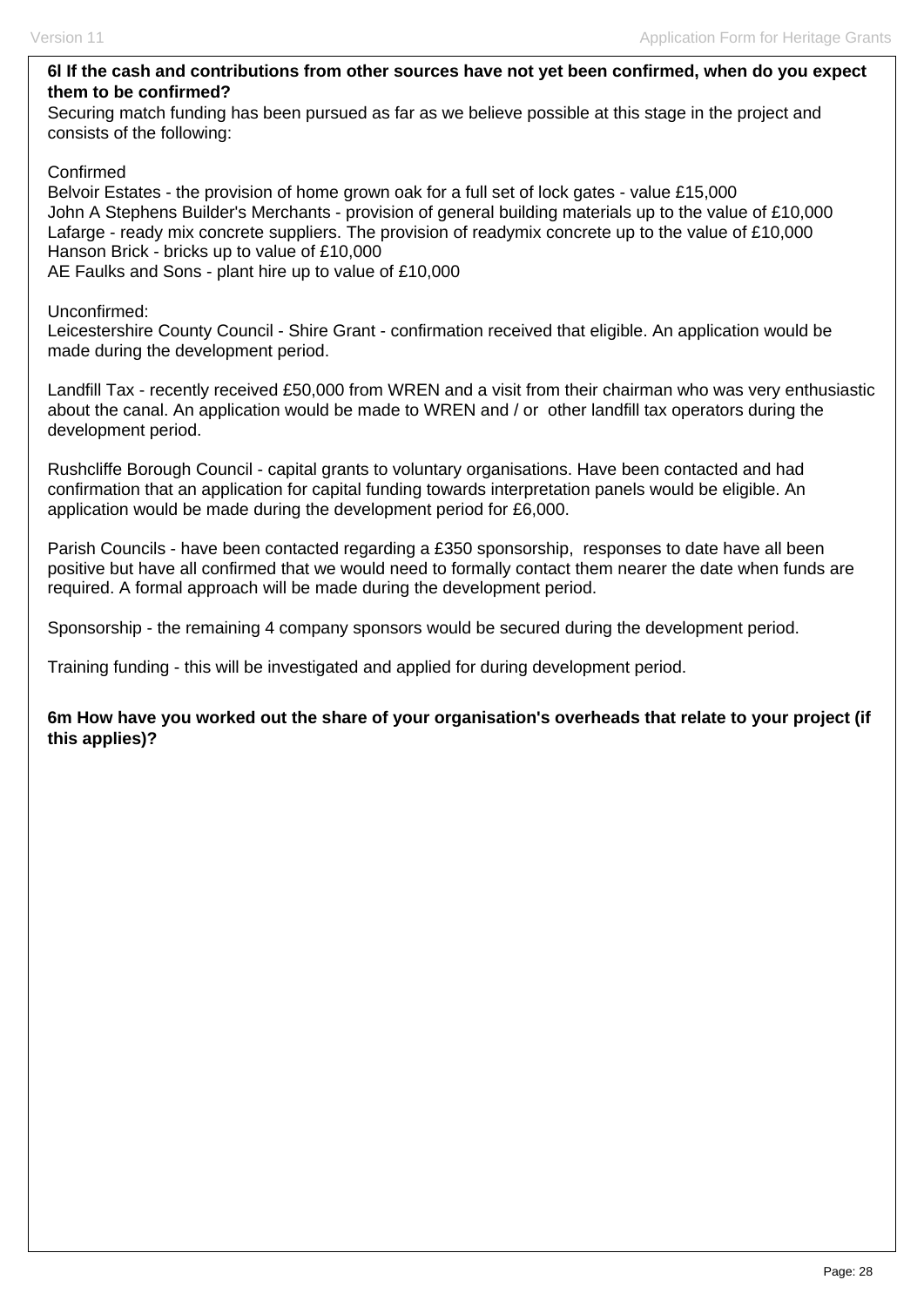## **Section Seven - After the Project Ends**

### **7a How will you make sure your project is financially secure in the long term, including meeting maintenance costs?**

Following the Government's comprehensive spending review in the autumn of 2010, British Waterways (BW) are in the process of changing to a waterway charity.The target date for the change is April 2012. The original idea was set out in BW's document 'Twenty Twenty - a vision for the future' and proposed increasing the use and reliance on volunteers to play a leading role in canal maintenance. This reliance will become essential on remainder waterways where there is no statutory responsibility for keeping a navigation open.

Already the Grantham Canal Society (GCS) has taken on some canal maintenance responsibility. The 4 mile length of waterway which is now navigable between Lock 18 at Woolsthorpe and the A1 outside Grantham since early summer 2010 has been managed by the GCS. The capacity of the GCS to take on further maintenance responsibilities is increasing with membership almost doubling over the past four years to just under 500 with a target of 1000.

In April this year (2011) a new canal volunteer ranger service is set to be launched. The aim of the service is not to undertake 'hands on physical restoration work' but to provide additional value to the canal and improve the experience of users of the canal. This initiative will be one of only a handful of such projects to be launched and will result in greater volunteer responsibility and engagement.

The restoration of the two locks is being undertaken as part of a national training initiative. This will ensure that not only will there be the right skills to undertake the restoration work itself, but also their future maintenance and on any future restoration undertaken.

The volunteer engagement in the lock restoration and the interpretation initiative will engender ownership and much more interest in the canal. In particular it will increase the voluntary capacity to look after and raise funds for what will become important local community assets.

When completed a maintenance plan will be prepared which will include a regular inspection log to identify any maintenance required. The design life of the two locks being restored will be to a minimum of a thirty years. Locks are substantial structures and it is envisaged that their lifespan will be far in excess of thirty years and will require very little maintenance other than regular lubricating of gate mechanisms.

It is the intention to lease the locks for 25 years from British Waterways and it is hoped that some funding will be secured from them as an endowment to offset any maintenance which may be incurred in the future.

Finally both the Grantham Canal Society and the Grantham Canal Partnership have the capacity to raise funds. Last year £200,000 was raised to rescue lock 18 which had suffered structural failure. It was essential that this Lock was repaired as soon as possible as part of the canal's short navigation. BW had proposed to fill it in as a cost effective solution. Following fund raising this was restored and is now back into working order. Overall over the past 5 years almost a £million has been raised by the Grantham Canal Partnership and the Grantham Canal Society for restoration and development work.

In the event of any funds being required for any future repairs, this is not seen as an insuperable challenge and could be raised between the GCS and GCP.

#### **7b What are the main risks facing the project after it has been completed and how will you manage those risks?**

| <b>Risk</b>                                      | <b>How</b><br>likely is<br>the<br>event? | <b>How</b><br><b>Serious</b><br>would the<br>effect be? | <b>Consequence</b>                                                  | Action you will take to<br>help prevent the risk                                                                                                     | Who is responsible<br>for dealing with the<br>risk? |
|--------------------------------------------------|------------------------------------------|---------------------------------------------------------|---------------------------------------------------------------------|------------------------------------------------------------------------------------------------------------------------------------------------------|-----------------------------------------------------|
| Lack of<br>maintenance on<br>works<br>undertaken | Low                                      | <b>Medium</b>                                           | Works which had<br>been undertaken<br>would start to<br>deteriorate | Volunteers would be<br>recruited to undertake the Society as member of<br>necessary work or funds Grantham Canal<br>raised to appoint<br>contractors | <b>The Grantham Canal</b><br>Partnership            |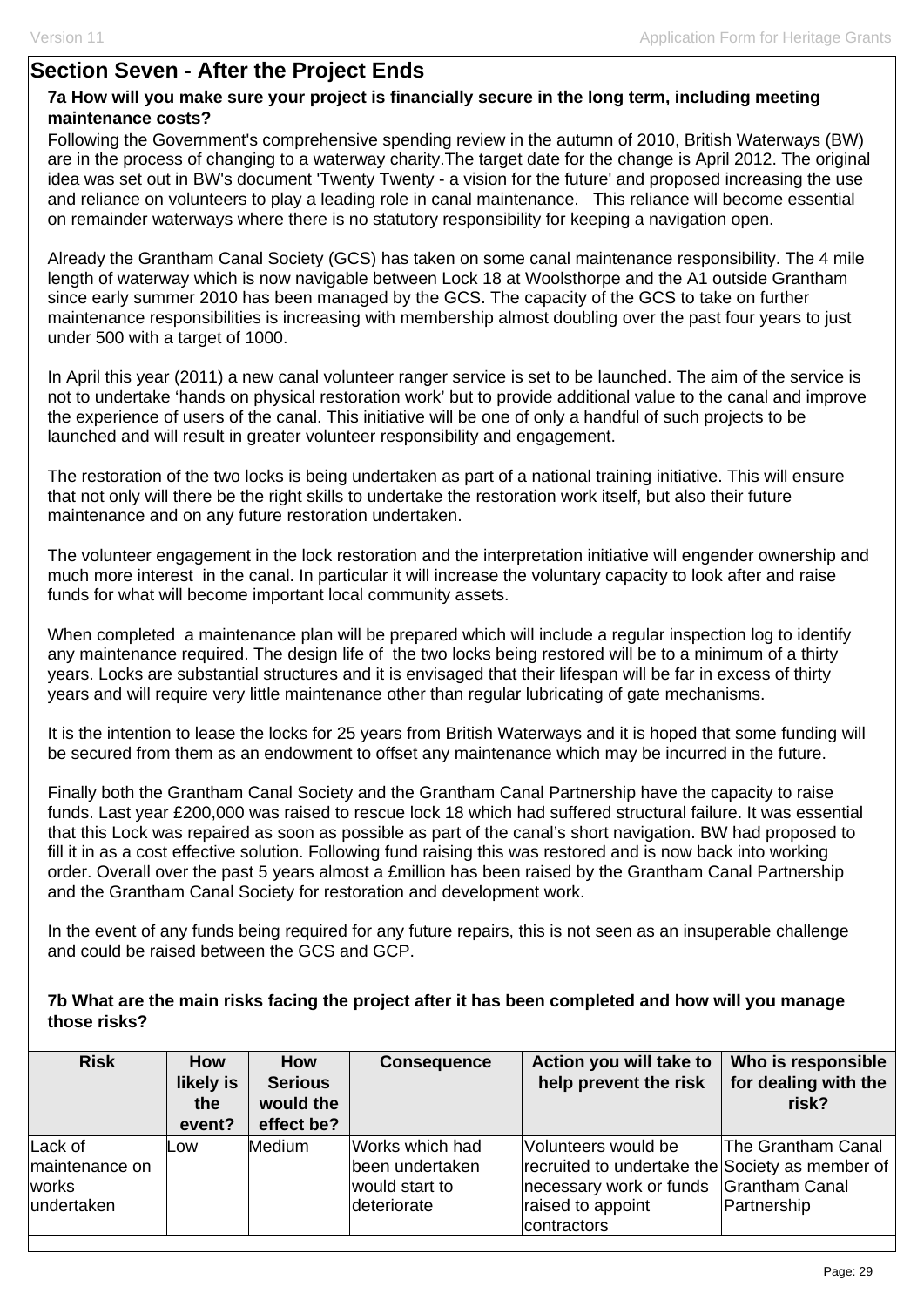**7c How will you evaluate the success of the aims of your project (as set out in section three)?**  Project evaluation will be a continuous part of the project process.

Professional assistance will be secured to undertake a professional evaluation for which a budget of 1.25% of the project cost has been allowed. The overall responsibility for appointing and managing the professional evaluator and ensuring that a process, which conforms to the HLF guidance document 'Evaluating your Project' will lie with the project co-ordinator.

Overall the evaluation process will ensure that data is collected and specifically identifies the following:

Numbers of participants who take part in the training activities and how successful the participants have found it.

As far as possible the evaluation will include data on where the skills learnt have used, this will include the Grantham Canal and other waterways.

Numbers of participants involved in the community consultation / workshop events.

This data will also include information about the attendees – age, gender etc. and outputs and outcomes will also be identified and measured.

Number of participants from the wider community i.e. members of other cultural groups.

Construction work which has predominantly been undertaken by volunteers will be evaluated.

Finally the evaluation information gathered will also include a process for disseminating and sharing the information. This will include publishing the findings of the evaluation in appropriate trade magazines and the web.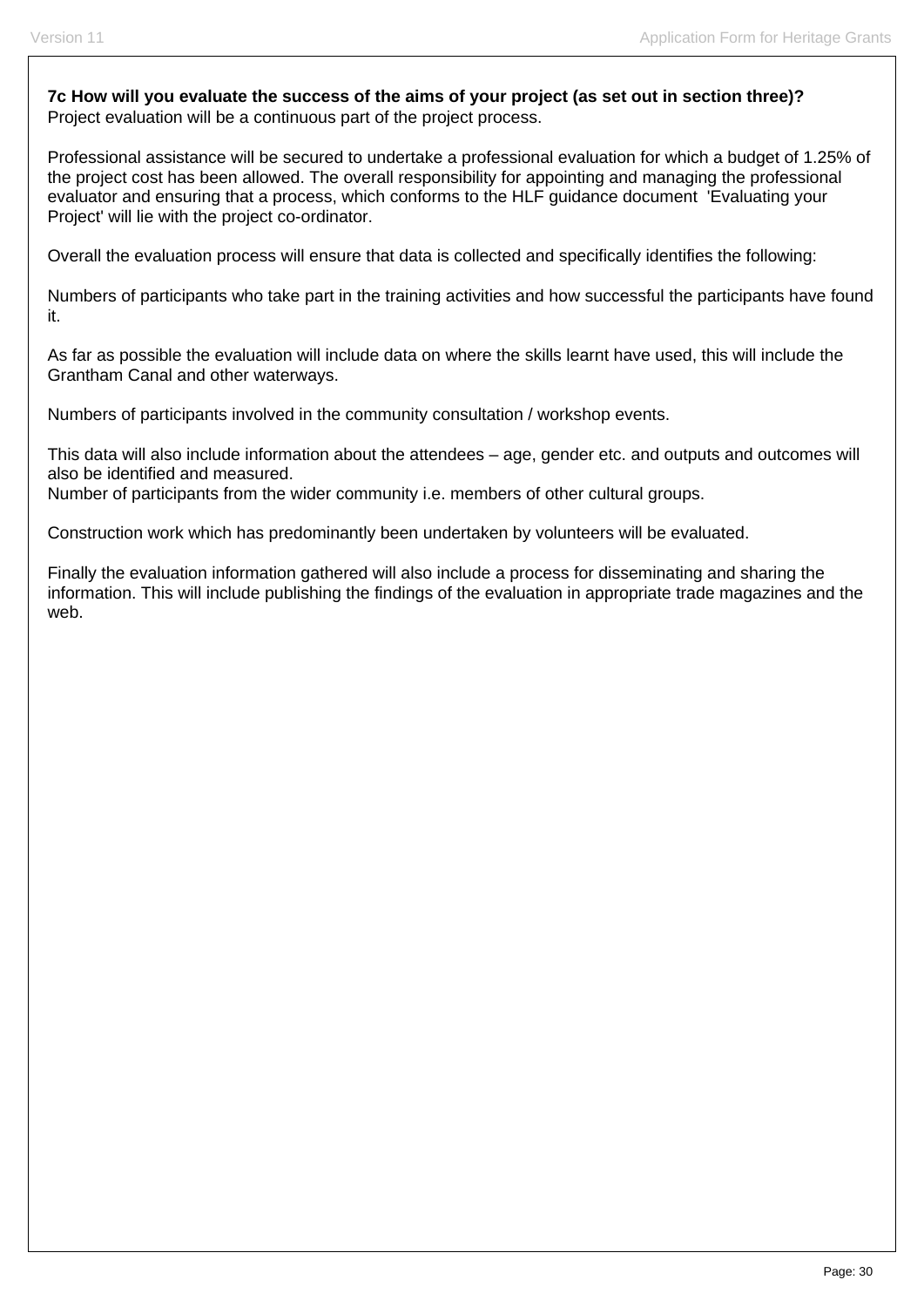## **Additional Information**

### **Information about your organisation**

**This part of the form aims to collect the information we need to report on funding. We will not use this information to assess your application.**

**If your organisation will specifically benefit a particular group or groups of people, tell us which groups by ticking all relevant boxes below.** 

**If your organisation represents a wide range of people and does not specifically represent any particular group, tick this box only.**  $\checkmark$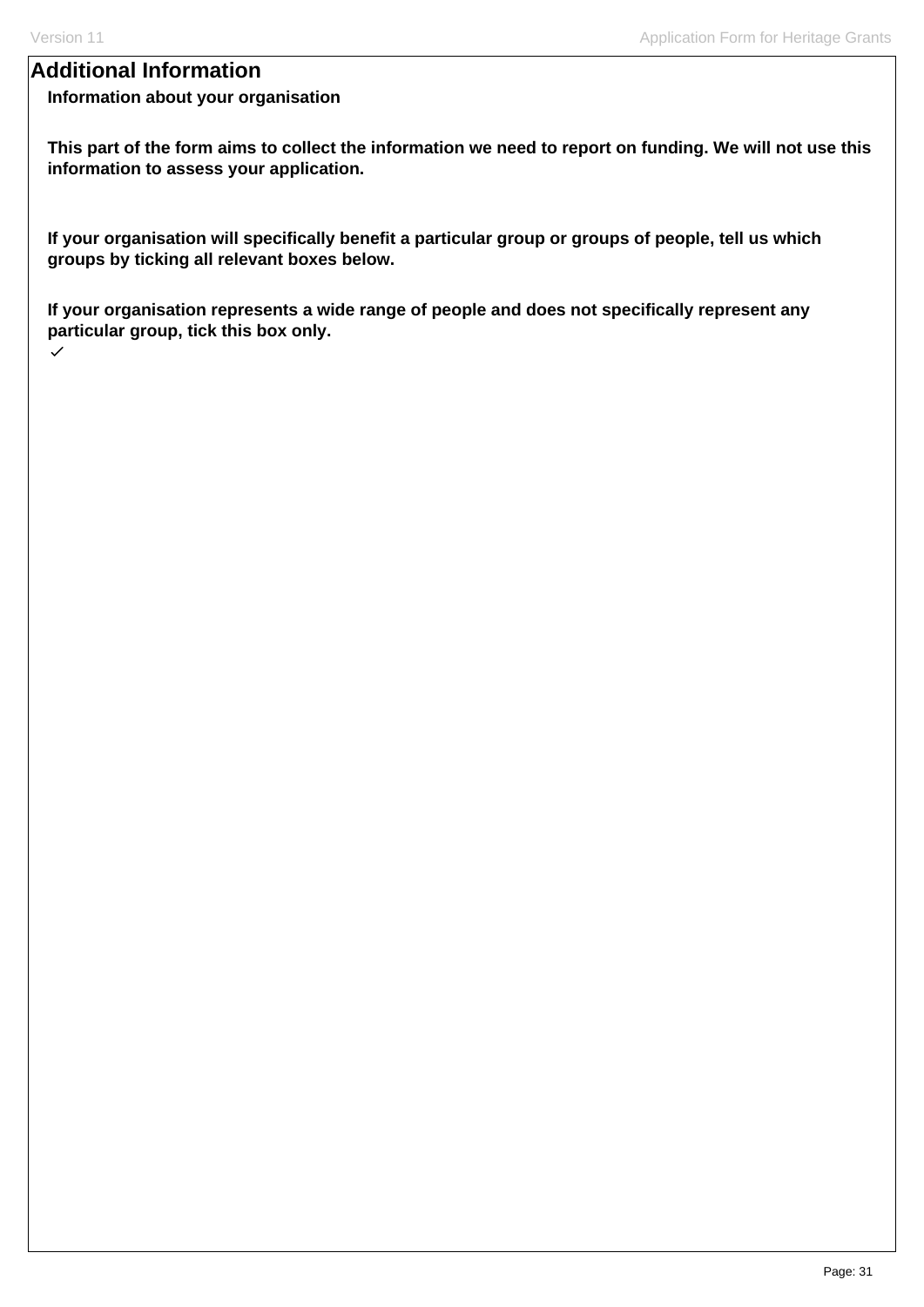## **Declaration**

**Freedom of Information**

**We have a duty to keep to the Freedom of Information Act 2000 and the Freedom of Information (Scotland) Act 2002 in Scotland. When you sign the declaration at the end of the application form, you are confirming that you have no objection to us releasing sections 2 to 4 of this form to anyone who asks to see them (this does not include any supporting documents). If there is any information in sections 2 to 4 of the form that you don't want made publicly available, please say this in the space provided and explain your reasons. We will take these into account when we respond to any request for access to those sections. Otherwise, we will release sections 2 to 4 to the public if asked. We may also be asked to release other information contained elsewhere in the form and we will respond to these requests after taking account of your rights and expectations under the Freedom of Information Act 2000, Data Protection Act 1998 and the Freedom of Information (Scotland) Act 2002 in Scotland. In those cases, we will always consult you first.** 

We are happy for all the information provided to be made freely available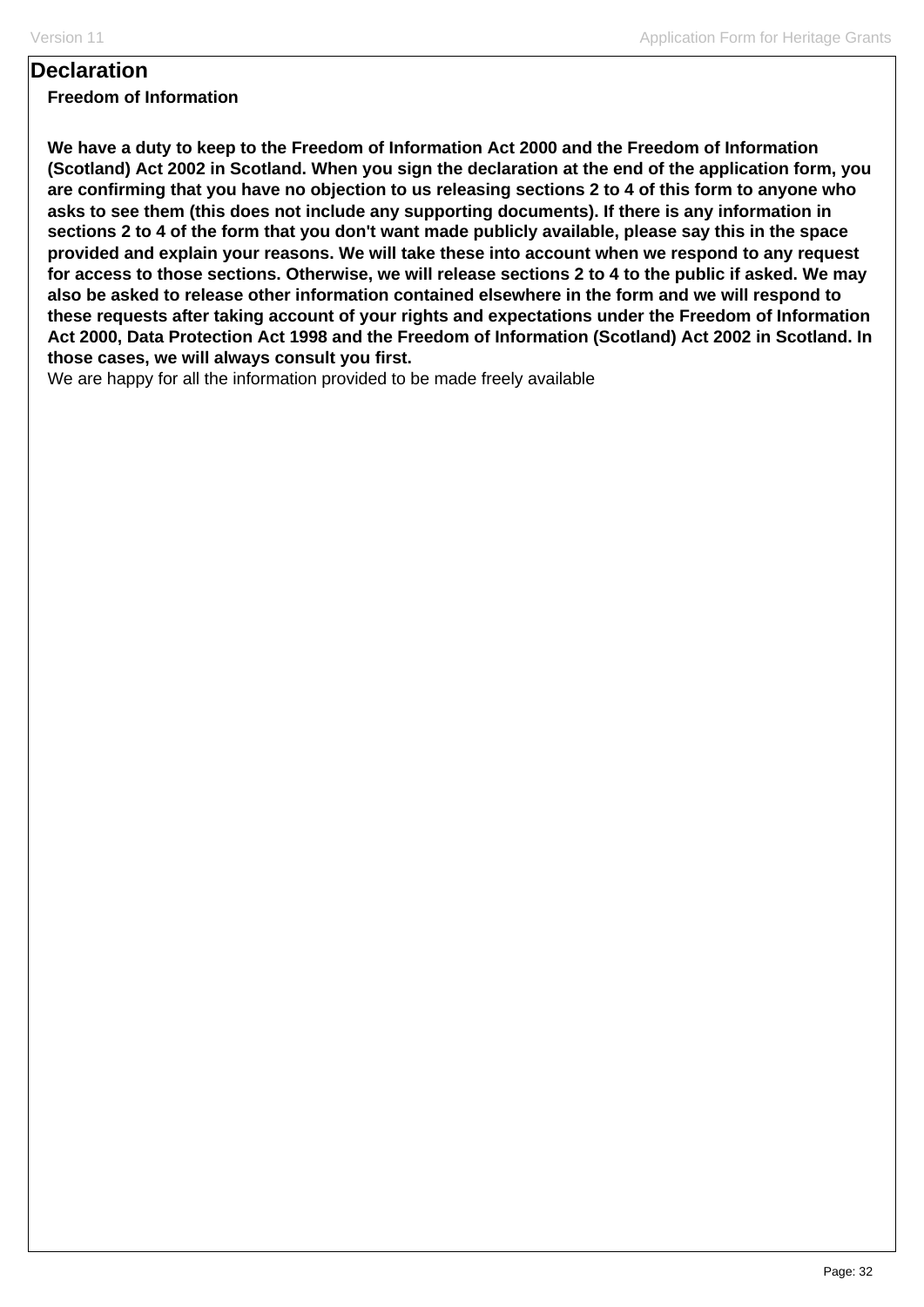#### **Terms of Grant**

**You must read the standard terms of grant that apply to all our grant awards in this grant programme. These can be read on our website. By signing the declaration below, you are confirming, on behalf of the organisation that you represent, that you accept these terms, unless we choose to draft a contract which is specific for your project.** 

**If more than one organisation is applying to us for a grant, the same declaration must be signed by somebody on behalf of each organisation. By signing the declaration, each organisation accepts responsibility if the other fails to keep the terms of the grant.** 

#### **Declaration**

**Please be aware that you are making this application at your own risk and we cannot be responsible to anybody for any loss, damage or costs arising directly or indirectly from this application.** 

**I have read, understand and accept the notes (including the standard terms of the grant) that came with this application form I understand and agree to you using and publishing the information in this application. I agree that you can check the information in it and any supporting documents with other people and organisations.** 

**The project, and my organisation's role in it, falls within my organisation's powers and purposes.** 

**My organisation has the power to accept a grant, under your terms, and the power to pay back the grant if the terms are not being met.** 

**I understand that any misleading statements (whether deliberate or accidental) I give at any point during the application process, or any information I knowingly withhold, could mean my organisation's application is not valid, in which case you will cancel the grant and claim back the money we have received, stop assessing and return the application, or withdraw any grant you offered my organisation.** 

**The project has not yet started and will not do so until my organisation receives permission from you.** 

**I accept that you may make the information contained in this form available to members of the public who ask to see it under the Freedom of Information Act 2000 and the Freedom of Information (Scotland) Act 2002 in Scotland. I understand that you will treat this information in line with the Data Protection Act 1998, the Freedom of Information Act 2000 and the Freedom of Information (Scotland) Act 2002 in Scotland, and that, unless I have said otherwise, you will make sections 2 and 3 of this form available to the public if you are asked to (this does not include any supporting documents). I understand that you will take account of any objection we make to you releasing the information contained in sections 2 and 3 or elsewhere in the form. I accept that you have responsibilities under the Data Protection Act 1998, the Freedom of Information Act 2000 and the Freedom of Information (Scotland) Act 2002 in Scotland (which may mean you have a duty to make the information available even if I have objected to this) and I agree that you will not be held responsible for any loss or damage we may suffer as a result of you meeting those responsibilities in line with the law. I agree that any personal data supplied on this form (or otherwise) by my organisation will be used in accordance with the Data Protection Act 1998, and the Data Protection statement in the Introduction and Help Notes.** 

**I am authorised to put forward this application on behalf of my organisation and to sign this declaration.** 

**On behalf of my organisation, I agree that if we receive any grant from you for our project, we will keep to the standard terms of grant and any further terms and conditions set out in the grant notification letter. The only exception to this will be if you decide to draft a contract specifically adapted for our project, in which case you will tell us about this in the grant notification letter. We (Heritage Lottery Fund) will take your signature (or signatures) on this form as confirmation that you:** 

**Have understood we have legal responsibilities under the Data Protection Act 1998, the Freedom of Information Act 2000 and the Freedom of Information (Scotland) Act 2002 in Scotland.** 

**Accept that we will not be responsible for any loss or damage you suffer as a result of us meeting these legal responsibilities.**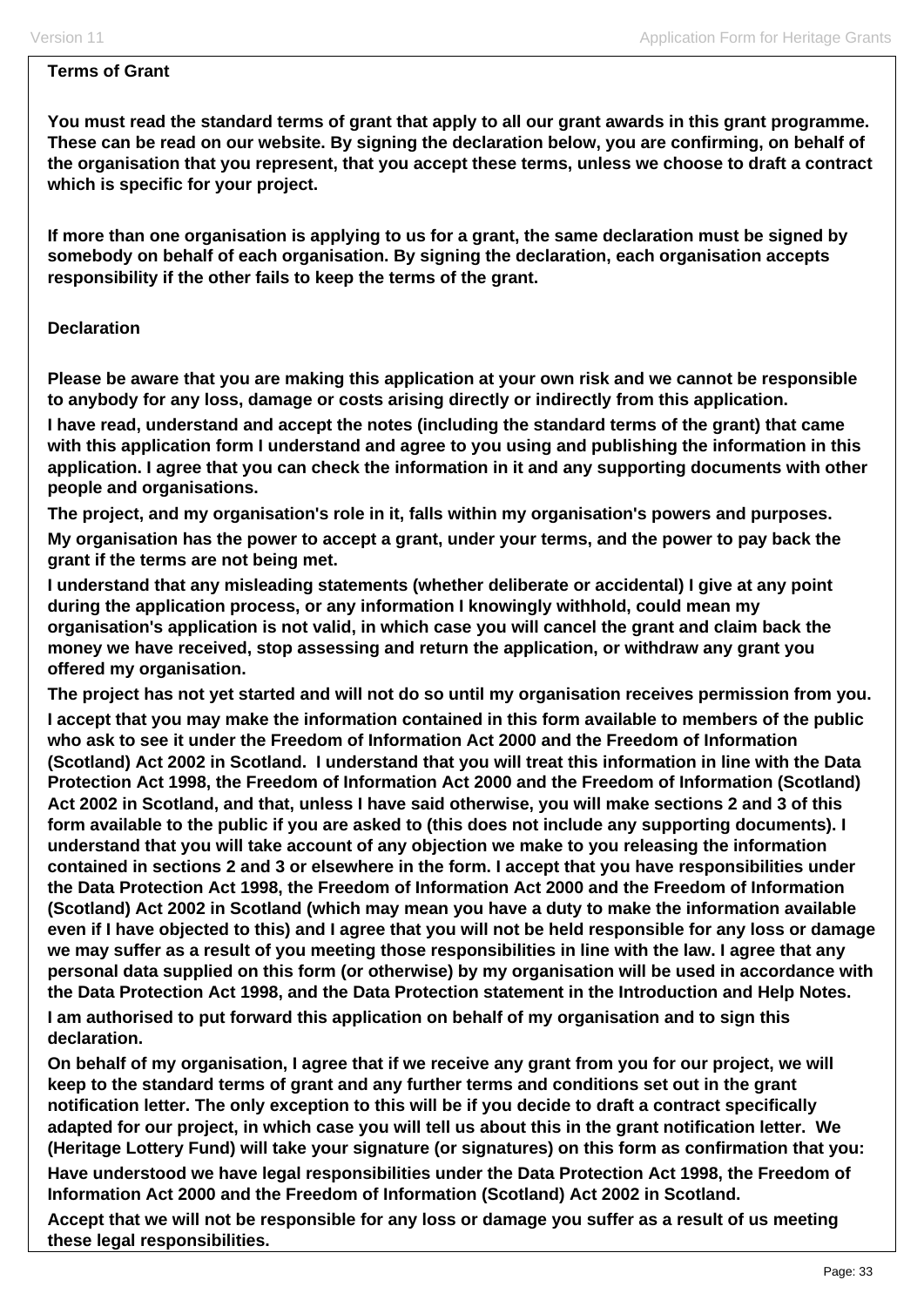**The person signing this declaration must be different from the person named as the contact under question 1c and must have the authority to do so (for example, the chief executive, director, chairperson, vice chairperson, secretary or treasurer of your organisation).**

**If your project involves a partnership, the lead partner's authorised person should sign this on behalf of the partnership. If your project involves work to a building, piece of land or heritage item, the owner must also sign this Declaration if they are not the lead partner.** 

| Signature:                   |  |
|------------------------------|--|
| Name (please print):         |  |
| <b>Job Title:</b>            |  |
| <b>Name of Organisation:</b> |  |
| Date:                        |  |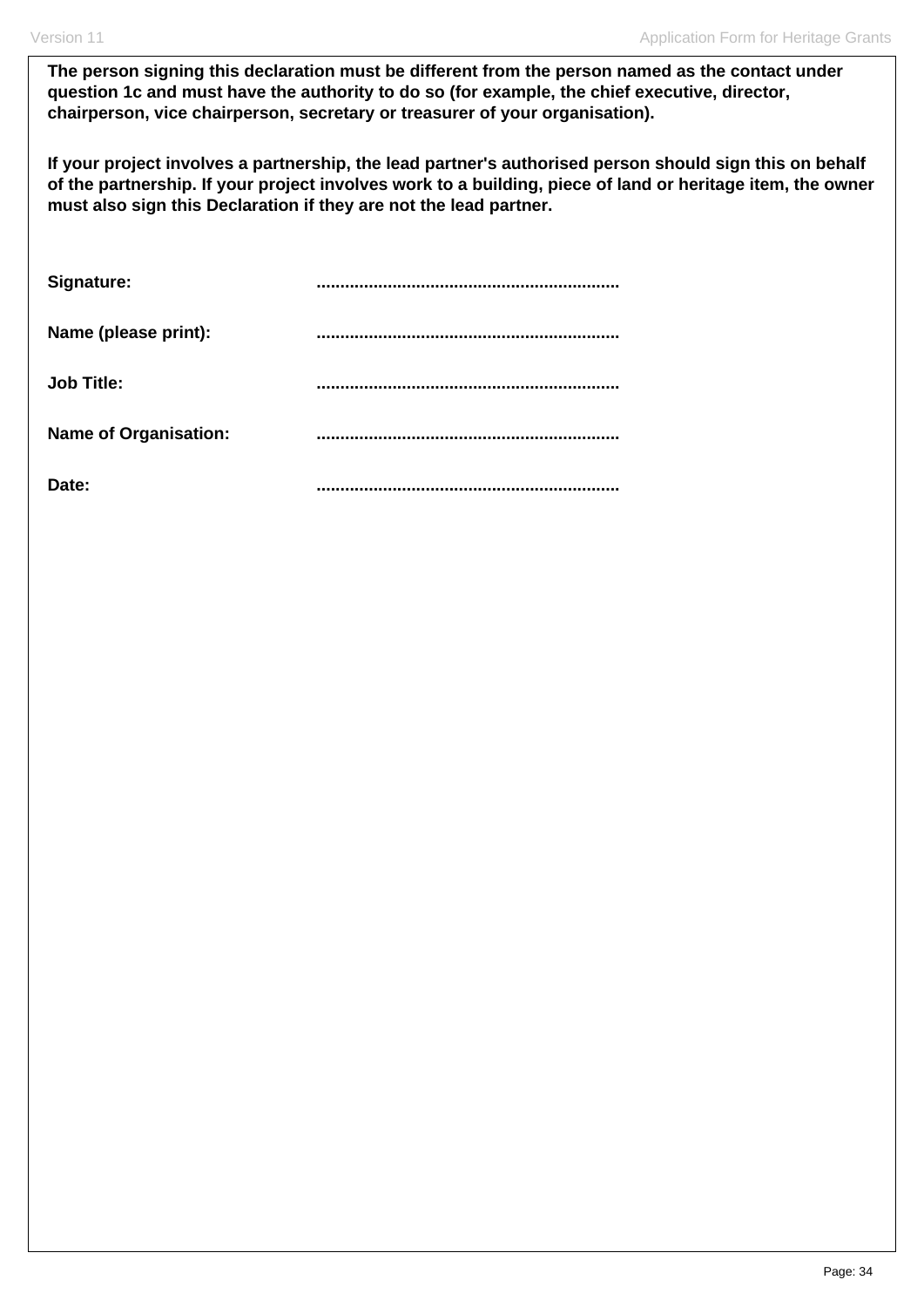### **Supporting Documents**

**Documents you must send with your application**

**If you will be sending documents to us as a hard copy, send them with your signed declaration and number them as numbered below.** 

**Please tell us using the drop downs how you will send the supporting documents.** 

**1. Copy of your organisation's constitution (formal rules), unless you are a public organisation. This must include: a) The name and aims of your organisation. b) A statement which prevents your organisation from distributing income or property to its members during its lifetime. c) A statement which confirms that if your organisation is wound up or dissolves, the organisation's assets will be distributed to another charitable or not-for-profit organisation and not to the organisation's members. d) The date when the constitution was adopted.e) The signature of your chairperson (or other suitable person).If you have sent a copy of your constitution with a previous grant application (not before April 2008) and no changes have been made to it, you do not need to send it again.**  Already supplied

**Tell us the reference number of the previous grant application.**  hg-09-01997

**2. For joint applications - a copy of your partnership agreement signed by everyone involved which sets out how the project will be managed.**  Does not apply

**3. A copy of your organisation's accounts for the last financial year**  Does not apply

**4. Copies of deeds, leases, mortgages or other proof of ownership if your project involves work to land, buildings or heritage items**  Does not apply

**5. A small selection of visual aids that you consider will help illustrate your project, for example, drawings and photographs**  Does not apply

**6. A signed original copy of the declaration**  Hard copy

**7. Detailed timetable for the development phase to the second round application**  Electronic

**8. Briefs for development work**  Electronic